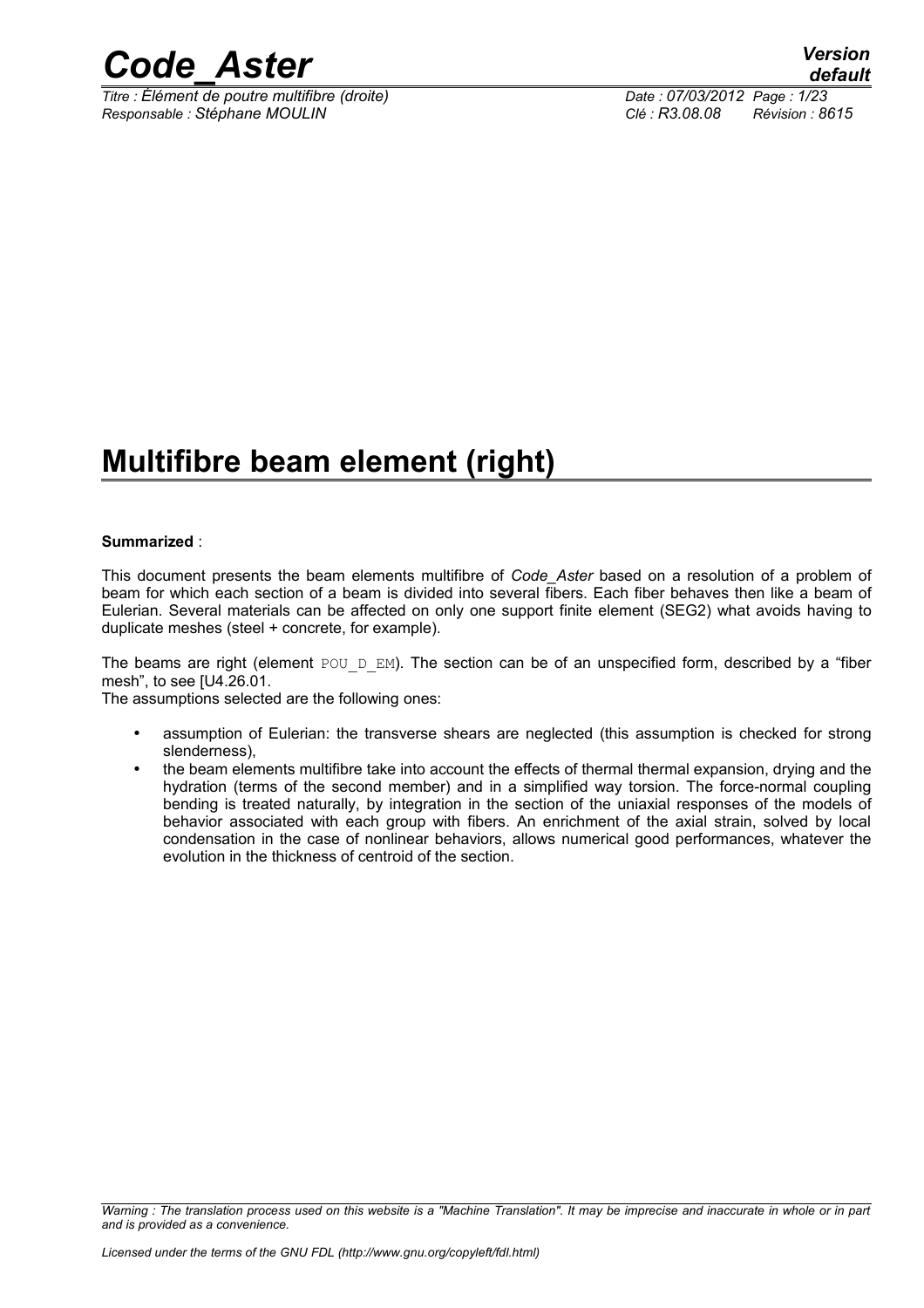# *Code\_Aster Version*<br> *Titre : Élément de poutre multifibre (droite) Date : 07/03/2012 Page : 2/23*

*Titre : Élément de poutre multifibre (droite) Date : 07/03/2012 Page : 2/23 Responsable : Stéphane MOULIN Clé : R3.08.08 Révision : 8615*

### **Contents**

*Warning : The translation process used on this website is a "Machine Translation". It may be imprecise and inaccurate in whole or in part and is provided as a convenience.*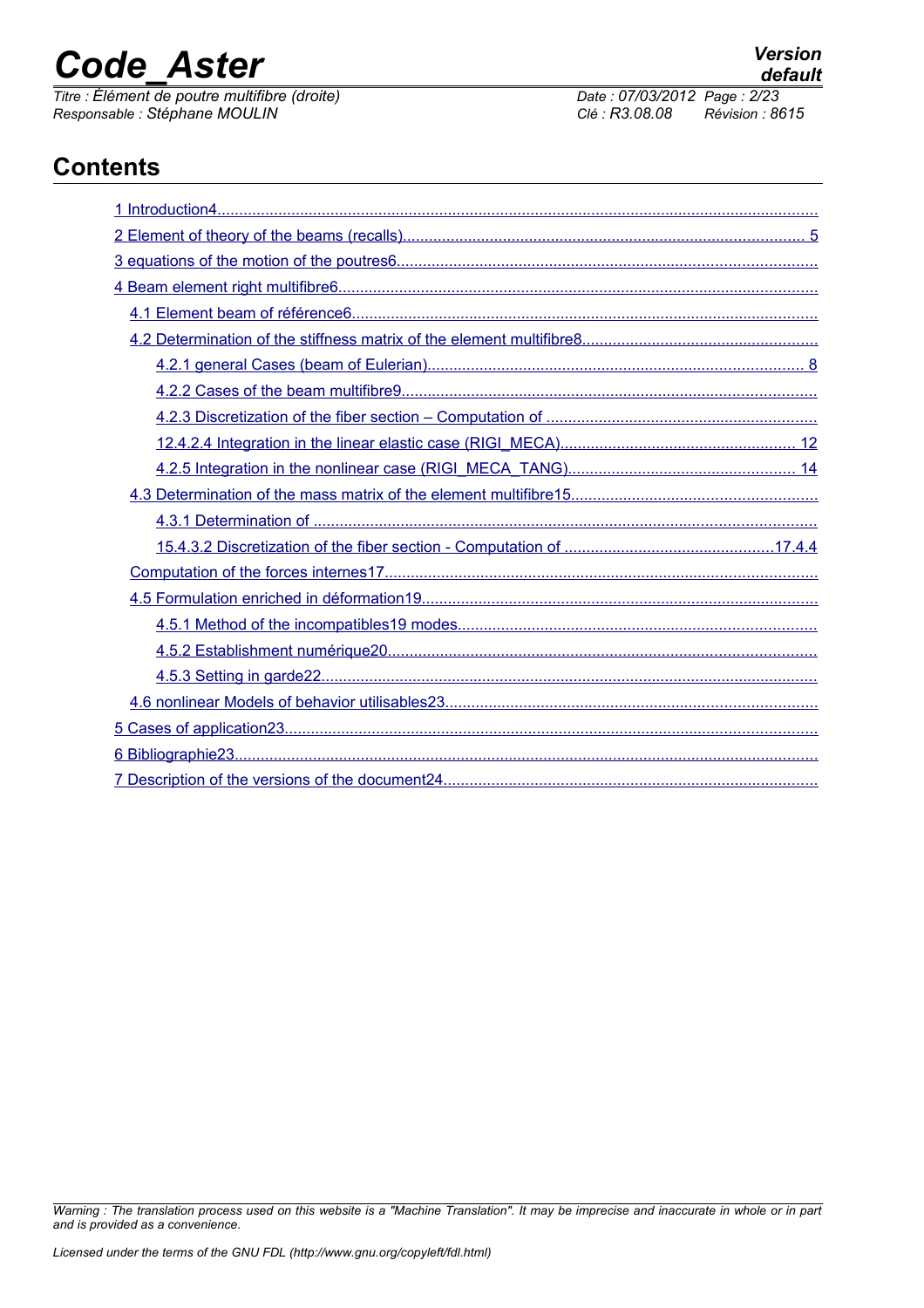*Titre : Élément de poutre multifibre (droite) Date : 07/03/2012 Page : 3/23 Responsable : Stéphane MOULIN Clé : R3.08.08 Révision : 8615*

*default*

#### **Notations**

One gives the correspondence between the notations of this document and those of the documentation of use.

*DX , DY , DZ* and *DRX ,DRY , DRZ* are in fact the names of the degrees of freedom associated with the components with displacement  $u$  ,  $v$  ,  $w$  ,  $\theta_{_X}$  ,  $\theta_{_Y}$  ,  $\theta_{_Z}$  .

| $E\,$                                | Young's modulus                                             | E                |
|--------------------------------------|-------------------------------------------------------------|------------------|
| $\mathcal V$                         | Poisson's ratio                                             | NU               |
| G                                    | modulates of Coulomb = $\frac{E}{2(1+v)}$                   | G                |
| $I_{v}, I_{z}$                       | geometrical moments of constant bending compared to<br>y, z | IY, IZ           |
| $J_{x}$                              | the axes of torsion                                         | $J\!X$           |
| $\mathbf K$                          | stiffness matrix                                            |                  |
| $\boldsymbol{M}$                     | mass matrix                                                 |                  |
| $M_{x}$ , $M_{y}$ , $M_{z}$          | moments around the axes $x, y, z$                           | MT, MFY, MFZ     |
| $\overline{N}$                       | normal force with the section                               | $\overline{N}$   |
| S                                    | area of the section                                         | $\boldsymbol{A}$ |
| u, v, w                              | translations on the axes $x$ , $y$ , $z$                    | DX DY DZ         |
| $V_{v}$ , $V_{z}$                    | shears along the axes $y, z$                                | $VY$ , $VZ$      |
| $\rho$                               | density                                                     | <b>RHO</b>       |
| $\theta_x$ , $\theta_y$ , $\theta_z$ | rotations around the axes $x$ , $y$ , $z$                   | DRX DRY DRZ      |
| $q_{x}, q_{y}, q_{z}$                | external linear forces                                      |                  |

*Warning : The translation process used on this website is a "Machine Translation". It may be imprecise and inaccurate in whole or in part and is provided as a convenience.*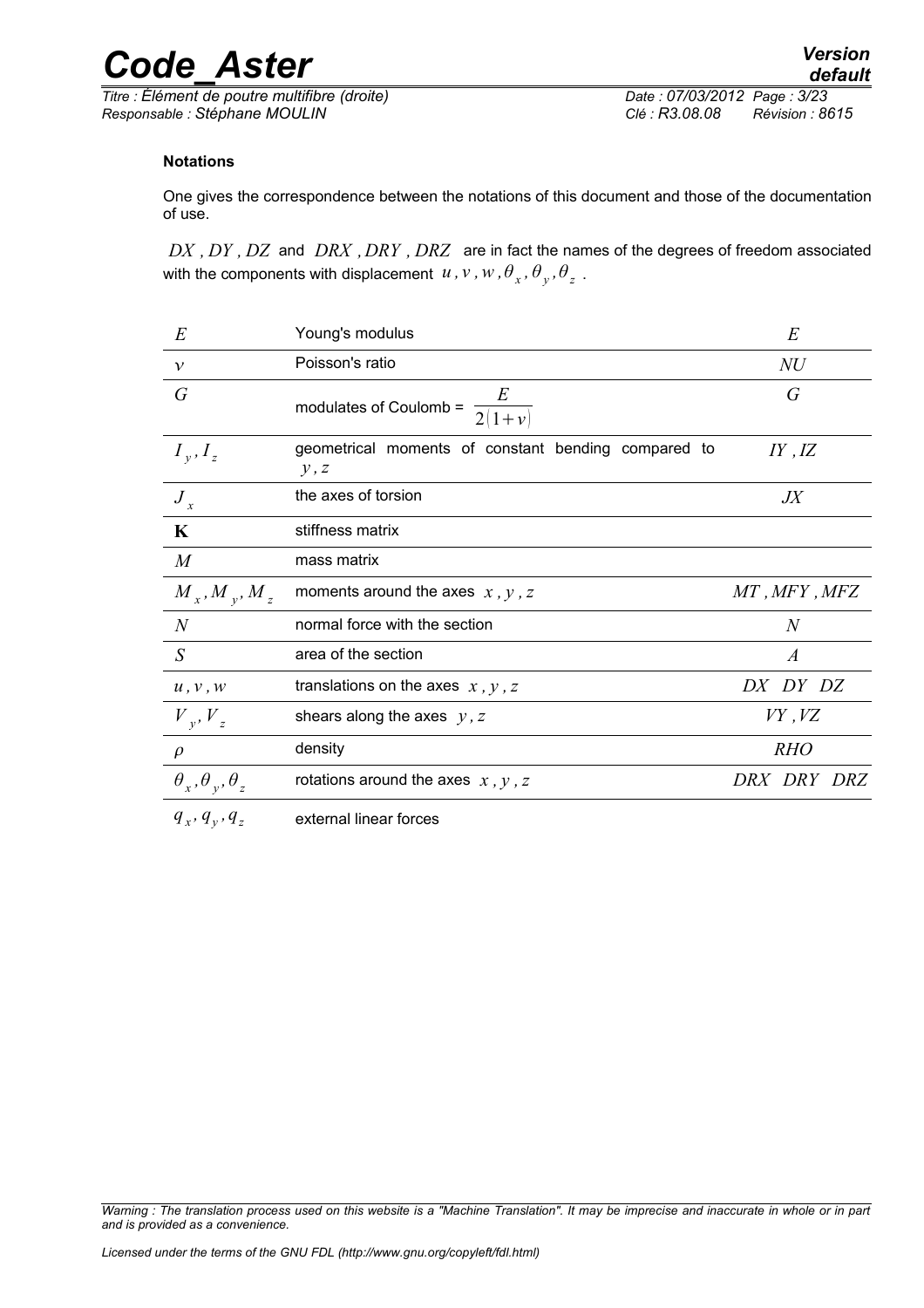*Titre : Élément de poutre multifibre (droite) Date : 07/03/2012 Page : 4/23 Responsable : Stéphane MOULIN Clé : R3.08.08 Révision : 8615*

*default*

### **1 Introduction**

<span id="page-3-0"></span>the structural analysis subjected to a dynamic loading requires models of behavior able to represent non-linearities of the material.

Many analytical models were proposed. They can be classified according to two groups:

- detailed models founded on the mechanics of solid and their description of the local behavior of the material (microscopic approach) and
- the models based on a total modelization of the behavior (macroscopic approach).

In the first type of models, we can find the models classical with the finite elements as well as "the fiber" models type (having element of type a beam how support).

While the "classical" models with the finite elements are powerful tools for the simulation of the nonlinear behavior of the complex parts of structures (joined, assemblies,…), their application to the totality of a structure can prove not very practical because of a prohibitory computing time or size memory necessary to the realization of this computation. On the other hand, a modelization of type multifibre beam (see [Figure 1-a]), has the advantages of the simplifying assumptions of a kinematics of type beam of Eulerian - Bernoulli while offering a practical solution and effective for a nonlinear analysis complexes composite structural elements such as those which one can meet for example out of reinforced concrete.

Moreover, this "intermediate" modelization is relatively robust and inexpensive in time computation because of use of nonlinear models of behavior 1D.



**Figure 1-1 : Description of a modelization of type multifibre beam**

*Warning : The translation process used on this website is a "Machine Translation". It may be imprecise and inaccurate in whole or in part and is provided as a convenience.*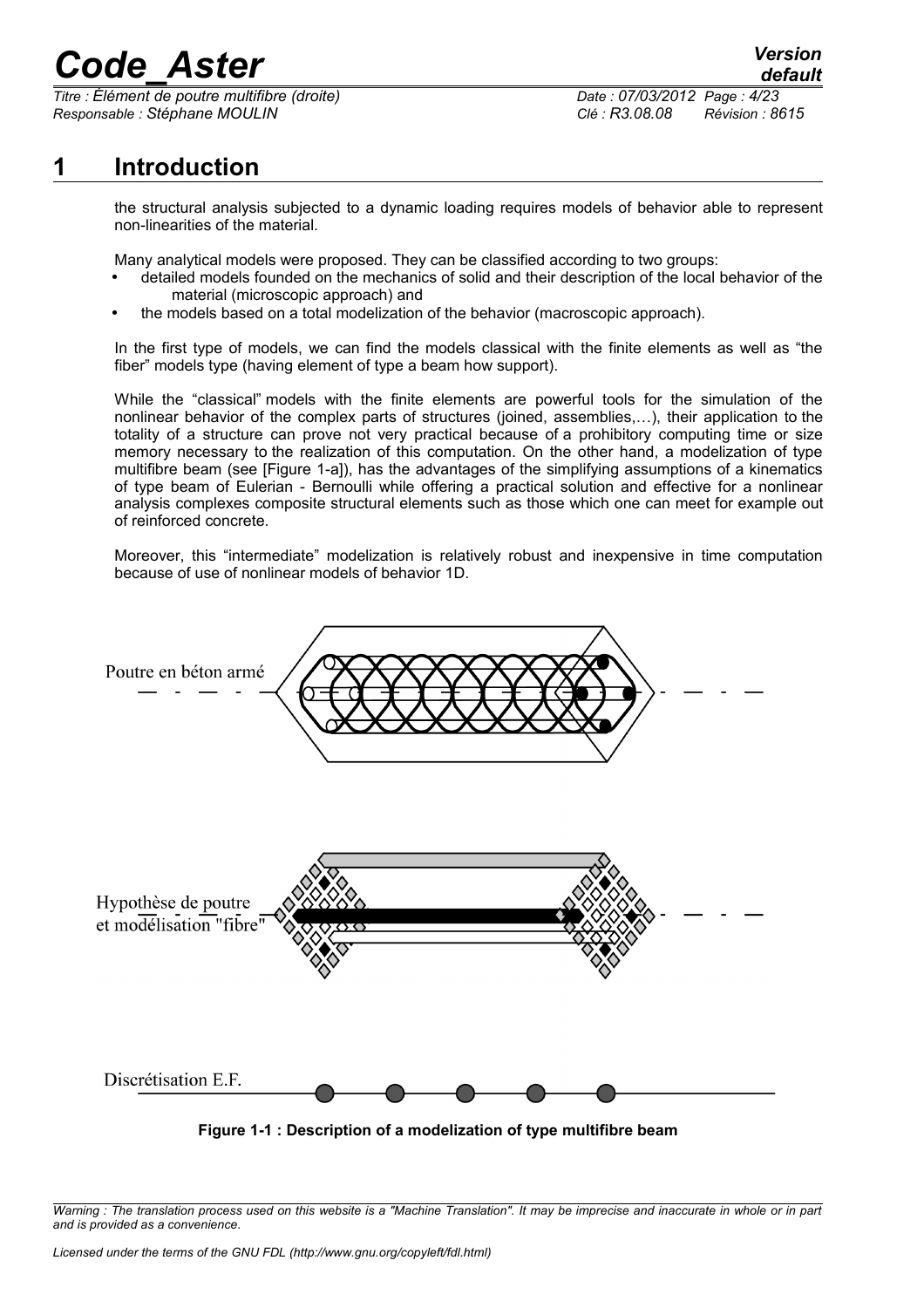*Titre : Élément de poutre multifibre (droite) Date : 07/03/2012 Page : 5/23 Responsable : Stéphane MOULIN Clé : R3.08.08 Révision : 8615*

### **2 Element of theory of the beams (recalls)**

<span id="page-4-0"></span>One takes again here the elements developed in the frame of the beam elements of Eulerian, [bib4].

A beam is a solid generated by a surface of area *S* whose geometrical center of inertia *G* follows a curve *C* called the average fiber or neutral fiber. The area *S* is the cross-section (cross section) or profile, and it is supposed that if it is evolutionary, its evolutions (size, form) continuous and progressive when *G* are described the line average one.

For the study of the beams in general, one makes the following assumptions:

the cross-section of the beam is indeformable, transverse displacement is uniform on the cross-section.

These assumptions make it possible to express displacements of an unspecified point of the section, according to displacements of the point corresponding located on the line average one, and according to an increase in displacement due to the rotation of the section around the transverse axes.

The discretization in "exact" elements of beam is carried out on a linear element with two nodes and six degrees of freedom by nodes. These degrees of freedom are the three translations *u , v ,w* and the three rotations  $\theta_x$ ,  $\theta_y$ ,  $\theta_z$  [Figure 2-a]).



**Figure 2-1 : Element beam**

Expected that the strains are local, it is built in each top of the mesh a local base depending on the element on which one works. The continuity of the fields of displacements is ensured by a basic change, bringing back the data in the global database.

In the case of the straight beams, one traditionally places the line average one on axis  $X$  of the local base, transverse displacements being thus carried out in the plane  $\{v, z\}$ .

Finally when we arrange quantities related to the degrees of freedom of an element in a vector or an elementary matrix (thus of dimension  $12$  or  $12^2$ ), one arranges initially the variables for the top  $1$ then those of the top  $2$ . For each node, one stores initially the quantities related to the three translations, then those related to three rotations. For example, a vector displacement will be structured in the following way:

2. For each node, one stores initially the quantity  
related to three rotations. For example, a vector display  

$$
\underbrace{u_1, v_1, w_1, \theta_{x_1}, \theta_{y_1}, \theta_{z_1}, \dots, \theta_{x_2}, v_2, w_2, \theta_{x_2}, \theta_{y_2}, \theta_{z_2}}_{\text{sommet 1}}
$$

*Warning : The translation process used on this website is a "Machine Translation". It may be imprecise and inaccurate in whole or in part and is provided as a convenience.*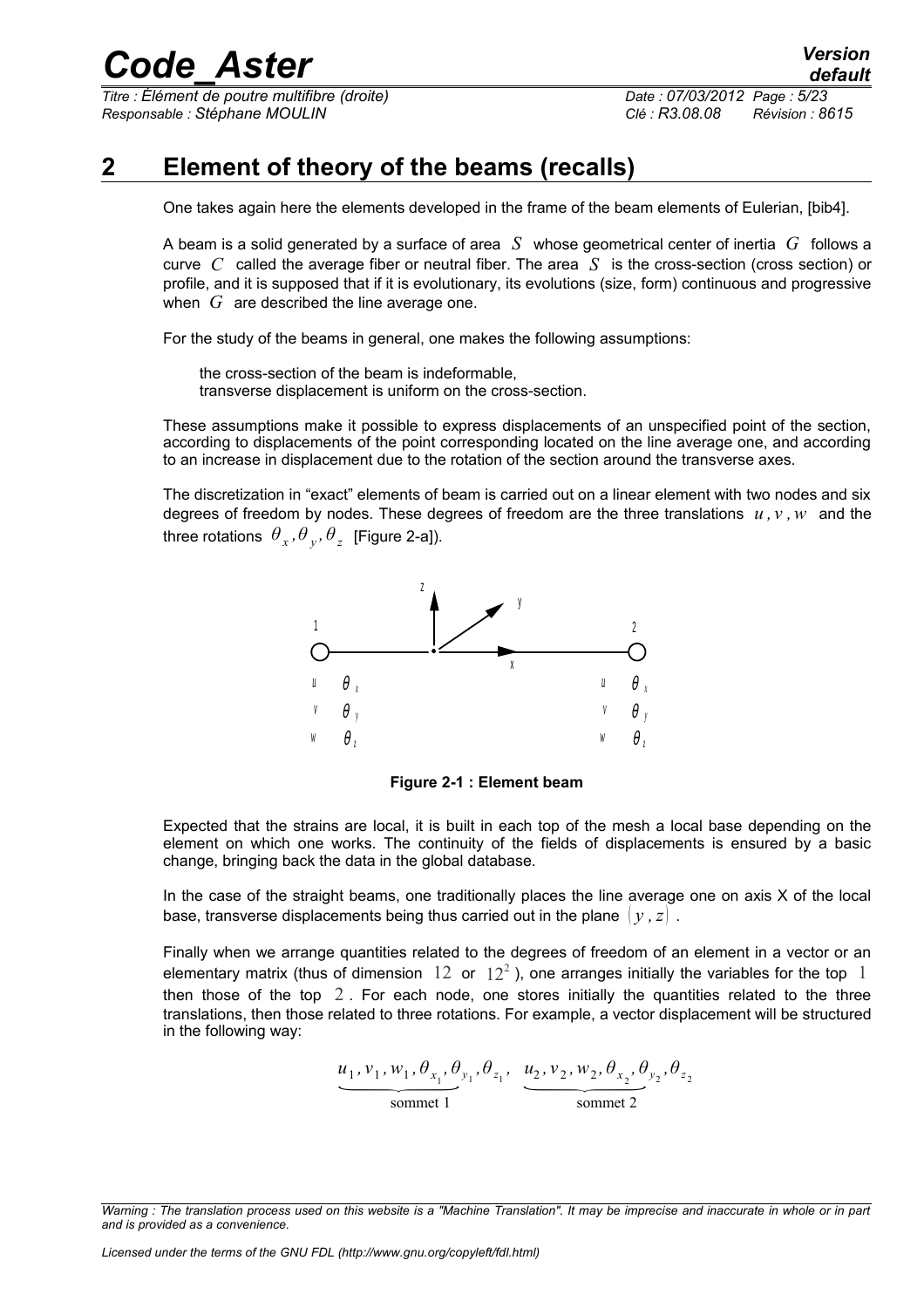*Titre : Élément de poutre multifibre (droite) Date : 07/03/2012 Page : 6/23 Responsable : Stéphane MOULIN Clé : R3.08.08 Révision : 8615*

*default*

### **3 The equations of the motion of the beams**

<span id="page-5-2"></span>We will not include in this document all the equations of the motion of the beams. For more complements concerning this part one can refer to documentation concerning elements POU  $D$  E and POU  $D$  T ([bib4]).

### **4 Multifibre beam element right**

<span id="page-5-1"></span>One describes in this chapter obtaining the elementary matrixes of stiffness and mass for the multifibre beam element right, according to the model of Eulerian. The stiffness matrixes are calculated with the options "RIGI\_MECA" or "RIGI\_MECA\_TANG", and the mass matrixes with option "MASS\_MECA" for the coherent matrix, and option "MASS\_MECA\_DIAG" for the diagonalized mass matrix.

We present here a generalization [bib3] where the reference axis chosen for the beam is independent of any geometrical consideration, inertial or mechanical. The element functions for an unspecified section (heterogeneous is without symmetry) and is thus adapted to a nonlinear evolution of the behavior of fibers.

One also describes the computation of the nodal forces for the nonlinear algorithms: "FORC\_NODA" and "RAPH\_MECA".

### **4.1 Element beam of reference**

<span id="page-5-0"></span>It [Figure 4.1-a] shows us the change of variable realized to pass from the real finite element [Figure 2 a] to the finite element of reference.



**Figure 4.1-1 : Element of reference vs real Élément**

One will then consider the continuous field of displacements in any point of line average compared to the field of displacements discretized in the following way:

$$
\mathbf{U}_{s} = [\mathbf{N}][\mathbf{U}] \qquad \qquad \qquad \qquad \mathbf{eq \ 4.1-1}
$$

the index *s* indicates the quantities attached to average fiber.

*Warning : The translation process used on this website is a "Machine Translation". It may be imprecise and inaccurate in whole or in part and is provided as a convenience.*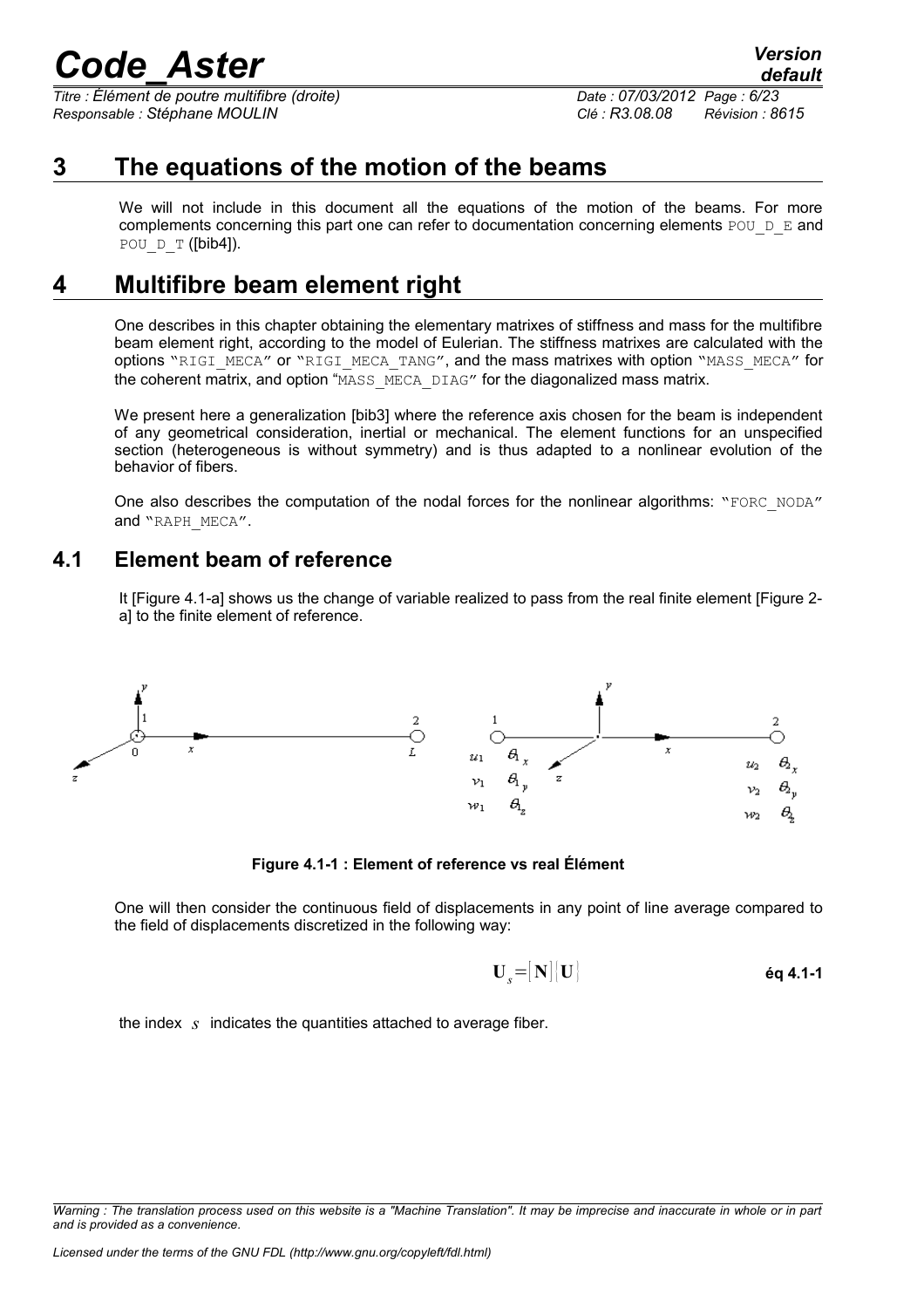| <b>Code Aster</b>                             | <b>Version</b><br>default         |
|-----------------------------------------------|-----------------------------------|
| Titre : Élément de poutre multifibre (droite) | Date: 07/03/2012 Page: 7/23       |
| Responsable : Stéphane MOULIN                 | Clé : R3.08.08<br>Révision : 8615 |

By means of the shape functions of the element of reference, the discretization of the variables  $u_{_S}(x)$  ,  ${\overline v}_{_S}(x)$  ,  ${\overline w}_{_S}(x)$  ,  ${\overline \theta}_{_{S\!X}}(x)$  ,  ${\overline \theta}_{_{S\!Y}}(x)$  ,  ${\overline \theta}_{_{S\!Z}}(x)$  becomes:

$$
\begin{pmatrix} u_s(x) \\ v_s(x) \\ w_s(x) \\ \theta_{sx}(x) \\ \theta_{sx}(x) \\ \theta_{sz}(x) \\ \theta_{sz}(x) \end{pmatrix} = \begin{pmatrix} N_1 & 0 & 0 & 0 & 0 & 0 & N_2 & 0 & 0 & 0 & 0 & 0 \\ 0 & N_3 & 0 & 0 & 0 & N_4 & 0 & N_5 & 0 & 0 & 0 & N_6 \\ 0 & 0 & N_3 & 0 & -N_4 & 0 & 0 & 0 & N_5 & 0 & -N_6 & 0 \\ 0 & 0 & 0 & N_1 & 0 & 0 & 0 & 0 & N_2 & 0 & 0 \\ 0 & 0 & -N_{3,x} & 0 & N_{4,x} & 0 & 0 & 0 & -N_{5,x} & 0 & N_{6,x} & 0 \\ 0 & N_{3,x} & 0 & 0 & 0 & N_{4,x} & 0 & N_{5,x} & 0 & 0 & 0 & N_{6,x} & 0 \\ 0 & N_{3,x} & 0 & 0 & 0 & N_{4,x} & 0 & N_{5,x} & 0 & 0 & 0 & N_{6,x} & N_{6,x} \\ 0 & 0 & 0 & N_{4,x} & 0 & N_{5,x} & 0 & 0 & 0 & N_{6,x} & N_{6,x} \\ 0 & 0 & 0 & 0 & N_{4,x} & 0 & N_{5,x} & 0 & 0 & 0 & N_{6,x} & N_{6,x} \\ 0 & 0 & 0 & 0 & 0 & 0 & 0 & 0 & N_{6,x} & N_{6,x} \\ 0 & 0 & 0 & 0 & 0 & 0 & 0 & 0 & N_{6,x} & N_{6,x} \\ 0 & 0 & 0 & 0 & 0 & 0 & 0 & 0 & N_{6,x} & N_{6,x} \\ 0 & 0 & 0 & 0 & 0 & 0 & 0 & 0 & 0 & N_{6,x} & N_{6,x} \\ 0 & 0 & 0 & 0 & 0 & 0 & 0 & 0 & 0 & N_{6,x} & N_{6,x} \\ 0 & 0 & 0 & 0 & 0 & 0 & 0 & 0 & 0 & N_{6,x} & N_{6,x} \\ 0 & 0 & 0 & 0 & 0 & 0 & 0 & 0 & 0 & 0 & 0 & N_{6,x} & N_{6,x} \\ 0 & 0 & 0 & 0 & 0 & 0 & 0 &
$$

**éq 4.1-2**

 $\mathbf{1}$ 

**éq 4.1-3**

With the following interpolation functions, and their useful derivatives:

$$
N_1 = 1 - \frac{x}{L} \qquad ; \qquad N_{1,x} = -\frac{1}{L}
$$
  
\n
$$
N_2 = \frac{x}{L} \qquad ; \qquad N_{2,x} = \frac{1}{L}
$$
  
\n
$$
N_3 = 1 - 3\frac{x^2}{L^2} + 2\frac{x^3}{L^3} \qquad ; \qquad N_{3,xx} = -\frac{6}{L^2} + 12\frac{x}{L^3}
$$
  
\n
$$
N_4 = x - 2\frac{x^2}{L} + \frac{x^3}{L^2} \qquad ; \qquad N_{4,xx} = -\frac{4}{L} + 6\frac{x}{L^2}
$$
  
\n
$$
N_5 = 3\frac{x^2}{L^2} - 2\frac{x^3}{L^3} \qquad ; \qquad N_{5,xx} = \frac{6}{L^2} - 12\frac{x}{L^3}
$$
  
\n
$$
N_6 = -\frac{x^2}{L} + \frac{x^3}{L^2} \qquad ; \qquad N_{6,xx} = -\frac{2}{L} + 6\frac{x}{L^2}
$$

*Warning : The translation process used on this website is a "Machine Translation". It may be imprecise and inaccurate in whole or in part and is provided as a convenience.*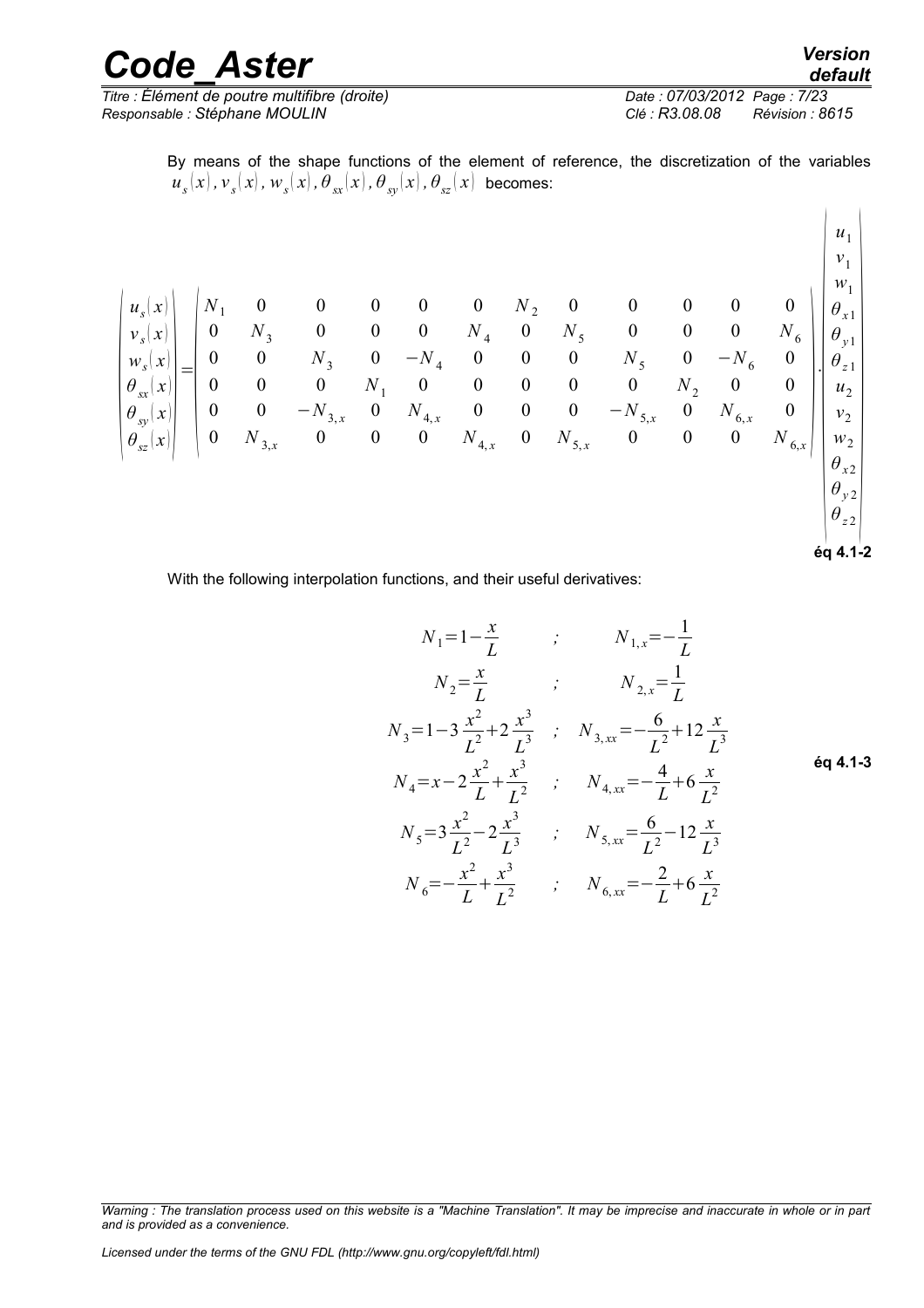*Titre : Élément de poutre multifibre (droite) Date : 07/03/2012 Page : 8/23 Responsable : Stéphane MOULIN Clé : R3.08.08 Révision : 8615*

### <span id="page-7-1"></span>**4.2 Determination of the stiffness matrix of the multifibre element**

#### **4.2.1 general Case (beam of Eulerian)**

<span id="page-7-0"></span>Let us consider a beam Eulerian, line, directed in the direction  $x$ , subjected to distributed forces  $q_x, q_y, q_z$  [Figure 4.2.1-a].



**Figure 4.2.1-1 : Beam of Eulerian 3D.**

The fields of displacements and strains take the following shape then when one writes the displacement of an unspecified point of the section according to displacement  $\mathbf{u}_s$  and rotation  $\mathbf{e}_s$ of line of average:

$$
u(x, y, z) = u_s(x) - y\theta_{sz}(x) + z\theta_{sy}(x)
$$

$$
v(x, y, z) = v_s(x)
$$

$$
w(x, y, z) = w_s(x)
$$
éq 4.2.1-3

$$
\epsilon_{xx} = u_x^{'}(x) - y\theta_{sz}^{'}(x) + z\theta_{sy}^{'}(x)
$$

$$
\varepsilon_{xy} = \varepsilon_{xz} = 0 \tag{6q 4.2.1-5}
$$

**Note:**

•*Torsion is treated overall by admitting an elastic assumption, except for, one does not calculate yz here.*

•  $f'(x)$  indicate derivative from  $f(x)$  ratio with x.

By introducing the equations [éq 4.2.1-4] and [éq 4.2.1-5] in the principle of the virtual wors one obtains:

$$
\int_{V_0} \sigma_{xx} \cdot \delta \varepsilon_{xx} dV_0 = \int_0^L \left( \delta u_s(x) q_x + \delta v_s(x) q_y + \delta w_s(x) q_z \right) dx
$$

 $q_{x}$ ,  $q_{y}$ ,  $q_{z}$  indicating the linear forces applied.

*Warning : The translation process used on this website is a "Machine Translation". It may be imprecise and inaccurate in whole or in part and is provided as a convenience.*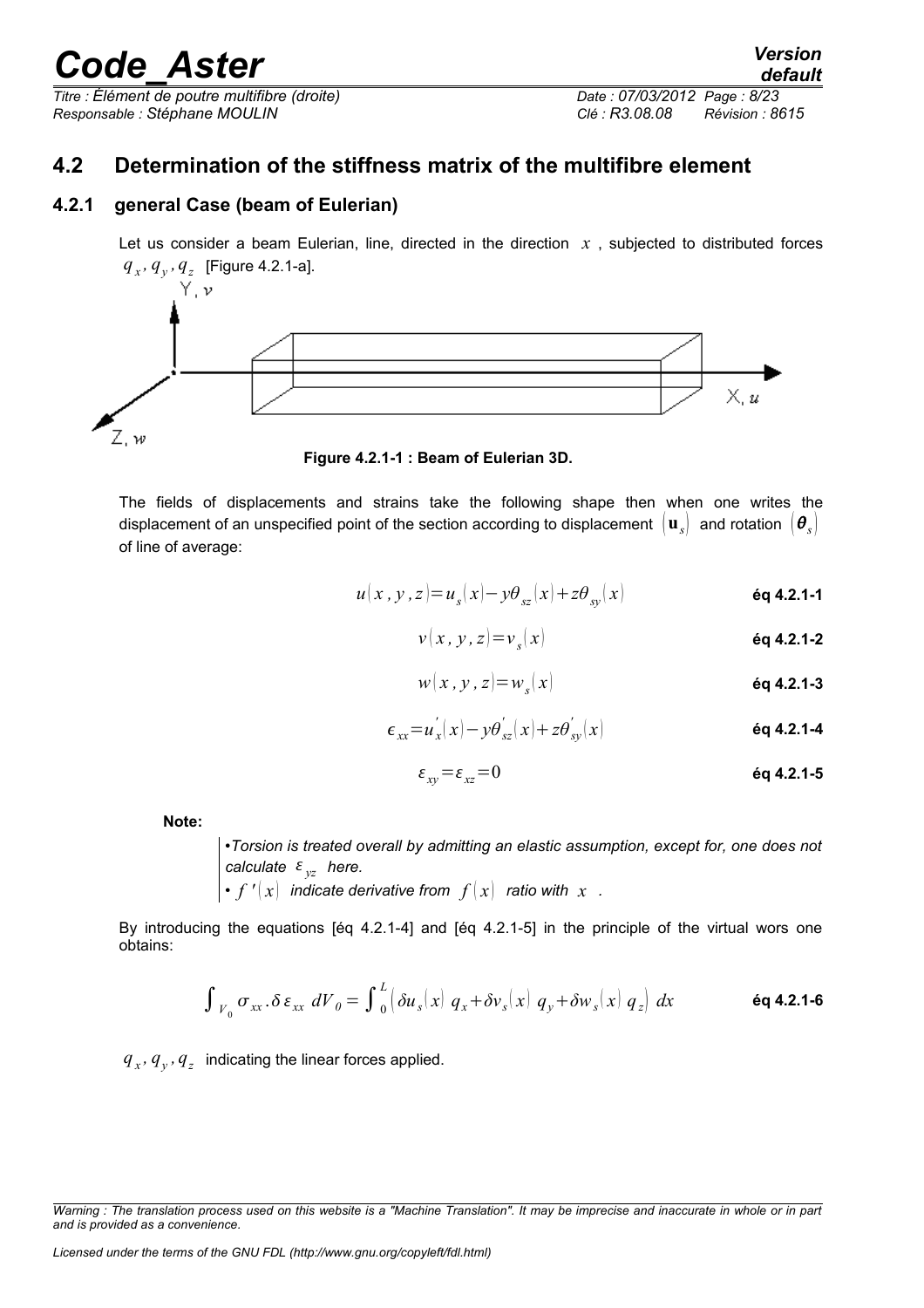*Titre : Élément de poutre multifibre (droite) Date : 07/03/2012 Page : 9/23 Responsable : Stéphane MOULIN Clé : R3.08.08 Révision : 8615*

$$
\int_{0}^{L} \left( N \delta u_s'(x) + M_x \delta \theta_{ss}'(x) + M_y \delta \theta_{sy}'(x) + M_z \delta \theta_{sz}'(x) \right) dx = \int_{0}^{L} \left( q_x \delta u_s(x) + q_y \delta v_s(x) + q_z \delta w_s(x) \right) dx
$$
  
éq 4.2.1-7

with:

 $N = \int_S \sigma_{xx} dS$  ;  $M_y = \int_S z \sigma_{xx} dS$  ;  $M_z = \int_S -y \sigma_{xx}$ *dS* **éq 4.2.1-8**

**Note:** 

 $\bullet$ The twisting moment  $\left. M_{_{X}}\right.$  is not calculated by integration but is not calculated *directly from the stiffness in torsion (see [éq 4.2.2-4]).*

•The theory of the beams associated with an elastic material gives:  $\sigma_{xx}$ =  $E\,\varepsilon_{xx}$ 

#### **4.2.2 Case of the multifibre beam**

<span id="page-8-0"></span>We suppose now that the section  $S$  is not homogeneous [Figure 4.2.2-a]. Without adopting particular assumption on the intersection of the axis *X* with the section *S* or on the directional sense of the axes *Y Z* , the relation between the "generalized" stresses and the "generalized" strains  $\left[\mathbf{D}\right]_s$  becomes [bib2]:

 $\mathbf{F}_s = \mathbf{K}_s \cdot \mathbf{D}_s$ 

with:

*and is provided as a convenience.*

$$
\mathbf{F}_s = \begin{pmatrix} N & N_y & M_z & M_x \end{pmatrix}^T
$$
  

$$
\mathbf{D}_s = \begin{pmatrix} u_s'(x) & \theta_{sy}'(x) & \theta_{sz}'(x) & \theta_{sx}'(x) \end{pmatrix}^T
$$



**Figure 4.2.2-1 : Unspecified** *S* **section - multifibre beam**

*Warning : The translation process used on this website is a "Machine Translation". It may be imprecise and inaccurate in whole or in part*

**éq 4.2.2-1**

**<sup>3</sup>AxeSection**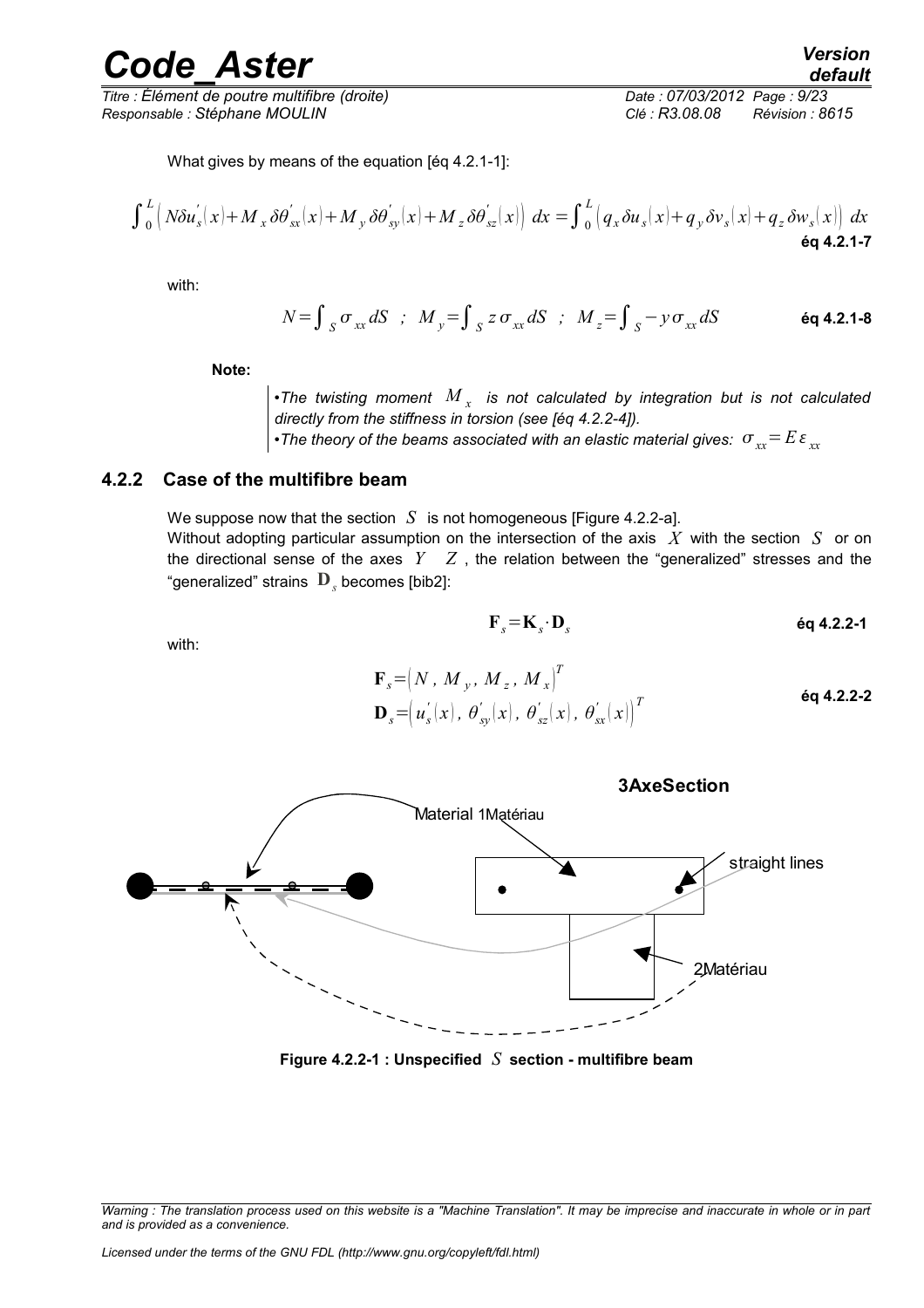*Titre : Élément de poutre multifibre (droite) Date : 07/03/2012 Page : 10/23 Responsable : Stéphane MOULIN Clé : R3.08.08 Révision : 8615*

*default*

the matrix  $\mathbf{K}_s^+$  can then be put in the following form:

$$
\mathbf{K}_{s} = \begin{pmatrix} K_{s11} & K_{s12} & K_{s13} & 0 \\ K_{s22} & K_{s23} & 0 \\ K_{s33} & 0 & K_{s44} \end{pmatrix}
$$
 6q 4.2.2-3

with:

$$
K_{s11} = \int_{S} EdS \; ; \; K_{s12} = \int_{S} Ezds \; ; \; K_{s13} = -\int_{S} Eyds
$$
  
\n
$$
K_{s22} = \int_{S} Ez^2 dS \; ; \; K_{s23} = -\int_{S} Eyzds \; ; \; K_{s33} = \int_{S} Ey^2 ds
$$

where  $E$  can vary according to  $y$  and  $z$ . Indeed, it may be that in the modelization section planes [Figure 4.2.2-a]), several materials cohabit. For example, in a concrete section reinforced, there are at the same time concrete and reinforcements.

The discretization of the fiber section makes it possible to calculate the integrals of the equations [éq 4.2.2-4]. The computation coefficients of the matrix **K***<sup>s</sup>* is detailed in the paragraph [§4.2.3] according to.

**Note:**

*The term of torsion*  $K_{s44} = GJ_x$  *is given by the user using the data of*  $J_x$  *, using the command AFFE\_CARA\_ELEM .*

The introduction of the equations [éq 4.2.2-1] to [éq 4.2.2-4] in the principle of the virtual wors leads to:

$$
\int_0^L \delta D_s^T . K_s . D_s dx - \int_0^L \left( \delta u_s(x) q_x + \delta v_s(x) q_y + \delta w_s(x) q_z \right) dx = 0
$$

generalized strains are calculated by (  $D_{\scriptscriptstyle S}$  is given to the equation [éq 4.2.2-2]):

$$
\mathbf{D}_{s} = \mathbf{B} | \mathbf{U} |
$$

With the following **B** matrix:

$$
\mathbf{B} = \begin{bmatrix} N_{1,x} & 0 & 0 & 0 & 0 & 0 & N_{2,x} & 0 & 0 & 0 & 0 & 0\\ 0 & 0 & -N_{3,xx} & 0 & N_{4,xx} & 0 & 0 & 0 & -N_{5,xx} & 0 & N_{6,xx} & 0\\ 0 & N_{3,xx} & 0 & 0 & 0 & N_{4,xx} & 0 & N_{5,xx} & 0 & 0 & 0 & N_{6,xx}\\ 0 & 0 & 0 & N_{1,x} & 0 & 0 & 0 & 0 & N_{2,x} & 0 & 0 \end{bmatrix}
$$
  
éq 4.2.2-7

the discretization of space  $[0, L]$  with elements and the use of the equations [eq 4.2.2-5] makes the equation [éq 4.2.1-6] equivalent to the resolution of a classical linear system:

$$
K \tI = F \t\t\t\t\t\mathbf{6q} \t4.2.2-8
$$

*Warning : The translation process used on this website is a "Machine Translation". It may be imprecise and inaccurate in whole or in part and is provided as a convenience.*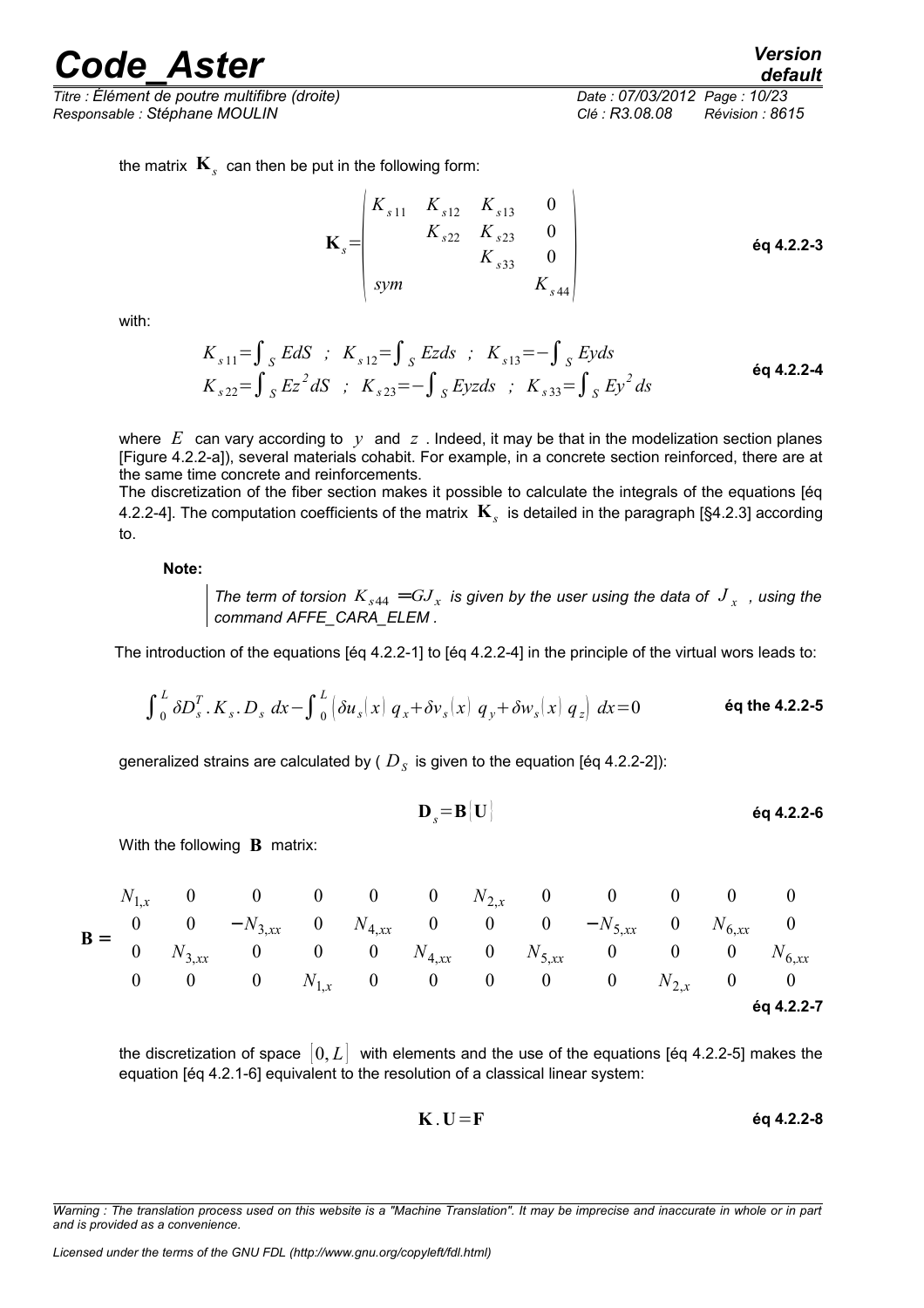| <b>Code Aster</b>                             | <b>Version</b><br>default         |
|-----------------------------------------------|-----------------------------------|
| Titre : Élément de poutre multifibre (droite) | Date: 07/03/2012 Page: 11/23      |
| Responsable : Stéphane MOULIN                 | Clé : R3.08.08<br>Révision : 8615 |

the stiffness matrix of the element [Figure 4.2.2-b] and the vector of the forces results are finally given by:



**Figure 4.2.2-b: Multifibre beam – Computation of K***elem*

With the vector  $\mathbf Q$  which depends on the external loading:  $\mathbf Q\!=\!\left(q_x\!\! \enskip q_y\!\! \enskip q_z\!\! \enskip 0\!\! \enskip 0\!\! \enskip 0\!\! \enskip 0\!\! \enskip 0\!\! \enskip ^T$  .

If we consider that the distributed forces  $|q_{x}$ ,  $q_{y}$ ,  $q_{z}$  are constant, we obtain the vector nodal forces according to:

$$
\mathbf{F} = \left( \frac{Lq_x}{2} - \frac{Lq_y}{2} + \frac{Lq_z}{2} - 0 \right) - \frac{L^2q_z}{12} - \frac{L^2q_y}{12} - \frac{Lq_x}{2} - \frac{Lq_y}{2} - \frac{Lq_z}{2} - \frac{L^2q_z}{12} - \frac{L^2q_y}{12} \right)^T
$$

*Warning : The translation process used on this website is a "Machine Translation". It may be imprecise and inaccurate in whole or in part and is provided as a convenience.*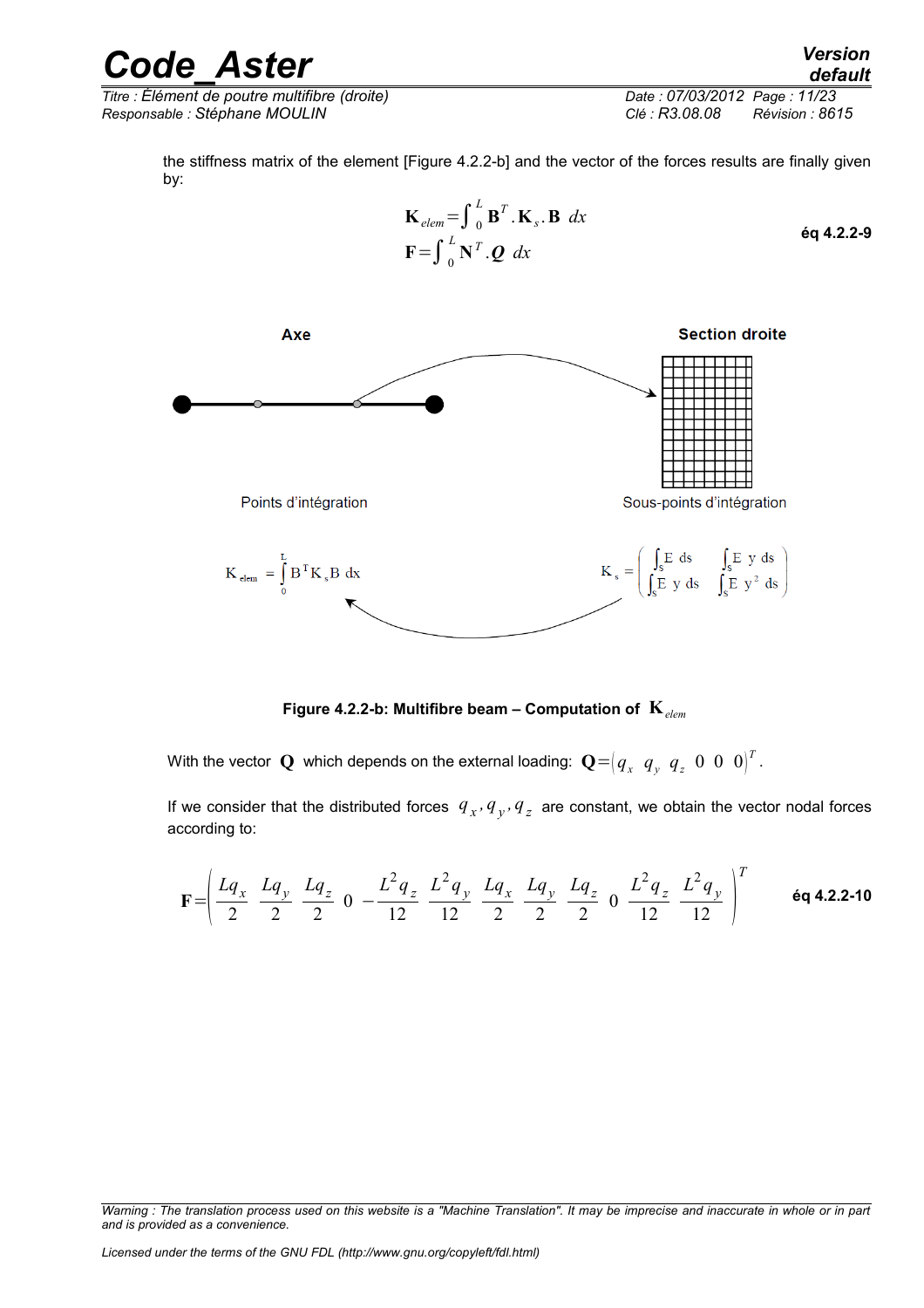*Titre : Élément de poutre multifibre (droite) Date : 07/03/2012 Page : 12/23 Responsable : Stéphane MOULIN Clé : R3.08.08 Révision : 8615*

#### **4.2.3 Discretization of the fiber section – Computation of K***<sup>s</sup>*

<span id="page-11-1"></span>the discretization of the fiber section makes it possible to calculate the various integrals which intervene in the stiffness matrix, and the other terms necessary.

The geometry of fibers gathered in groups of fibers, via operator DEFI GEOM FIBRE [U4.26.01]) contains in particular the characteristics  $(Y, Z, A\text{REA})$  for each fiber. One can envisage with more the 10 groups of maximum fibers by element beam.

Thus, if we have a section which comprises *n* fibers we will have the following approximations of the integrals:

$$
K_{s11} = \sum_{i=1}^{n} E_i S_i \quad ; \quad K_{s12} = \sum_{i=1}^{n} E_i z_i S_i \quad ; \quad K_{s13} = \sum_{i=1}^{n} E_i y_i S_i
$$
  
\n
$$
K_{s22} = \sum_{i=1}^{n} E_i z_i^2 S_i \quad ; \quad K_{s23} = -\sum_{i=1}^{n} E_i y_i z_i S_i \quad ; \quad K_{s33} = \sum_{i=1}^{n} E_i y_i^2 S_i
$$
  
\n
$$
\text{6q 4.2.3-1}
$$

with  $|E_{\,i}|$  the initial or tangent modulus and  $|S_{i}|$  the section of each fiber. The stress state is constant by fiber.

Each fiber is also located using  $y_i$  and the  $z_i$  coordinated center of gravity of fiber compared to the axis of the section defined by the key word "COOR AXE\_POUTRE" (see command DEFI\_GEOM\_FIBRE [U4.26.01]).

The classification fibers depends on the choice of key word "FIBER" or "SECTION" (see command DEFI GEOM FIBRE [U4.26.01]).

#### **4.2.4 Integration in the linear elastic case (RIGI\_MECA)**

<span id="page-11-0"></span>When the behavior of the material is linear, if the element beam is homogeneous in its length, the integration of the equation [éq 4.2.2-9] can be made analytically. The following stiffness matrix then is obtained:

*Warning : The translation process used on this website is a "Machine Translation". It may be imprecise and inaccurate in whole or in part and is provided as a convenience.*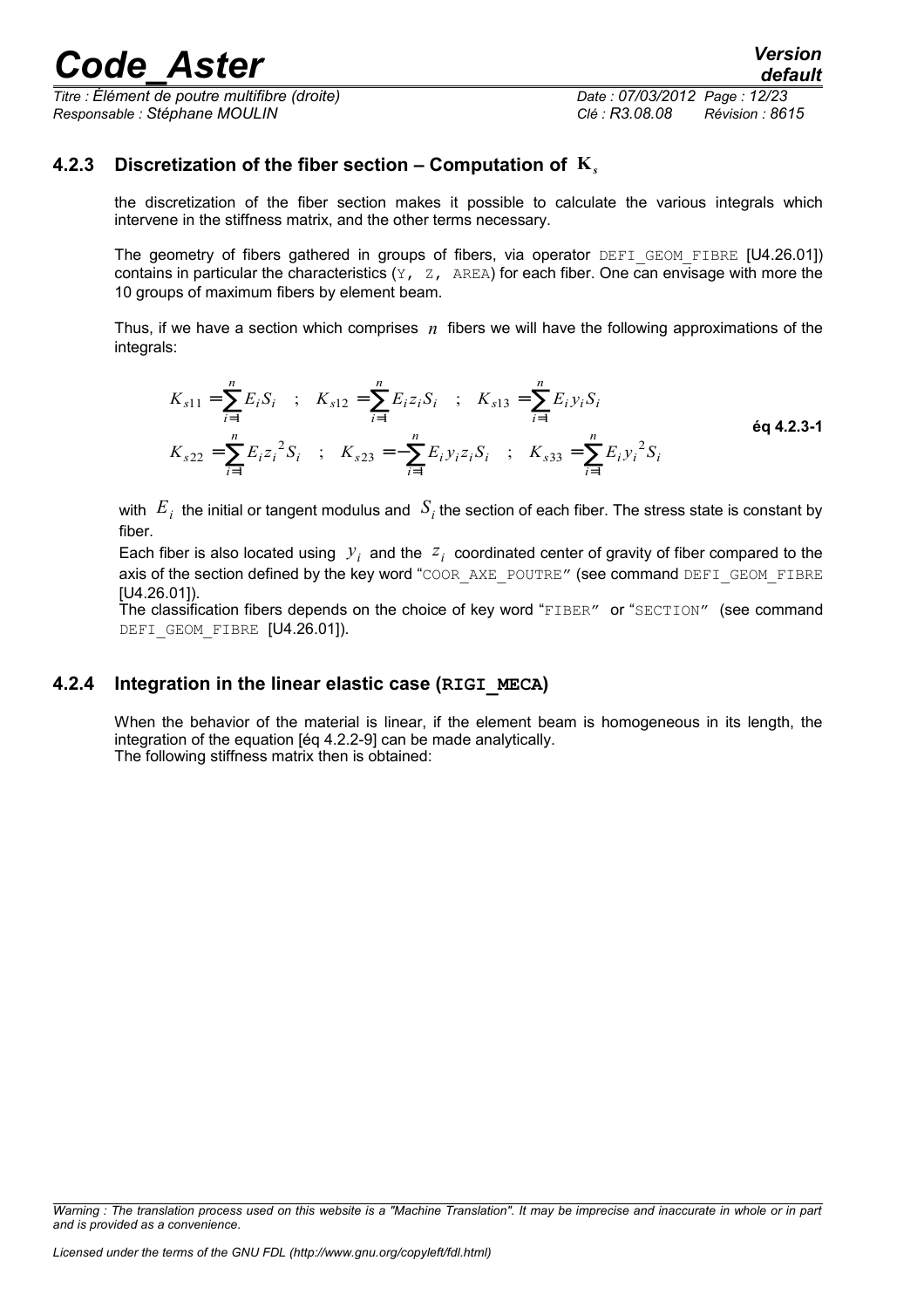*Titre : Élément de poutre multifibre (droite) Date : 07/03/2012 Date : 07/03/2012 Page : 07/03/2012 Page : 3.08.08 Responsable : Stéphane MOULIN Clé : R3.08.08 Révision : 8615*

*default*<br>Date : 07/03/2012 Page : 13/23

with the following terms  $K_{s11}$ ,  $K_{s12}$ ,  $K_{s13}$ ,  $K_{s22}$ ,  $K_{s33}$ ,  $K_{s23}$ ,  $K_{s44}$  given to the equation [éq 4.2.2-4].

*Warning : The translation process used on this website is a "Machine Translation". It may be imprecise and inaccurate in whole or in part and is provided as a convenience.*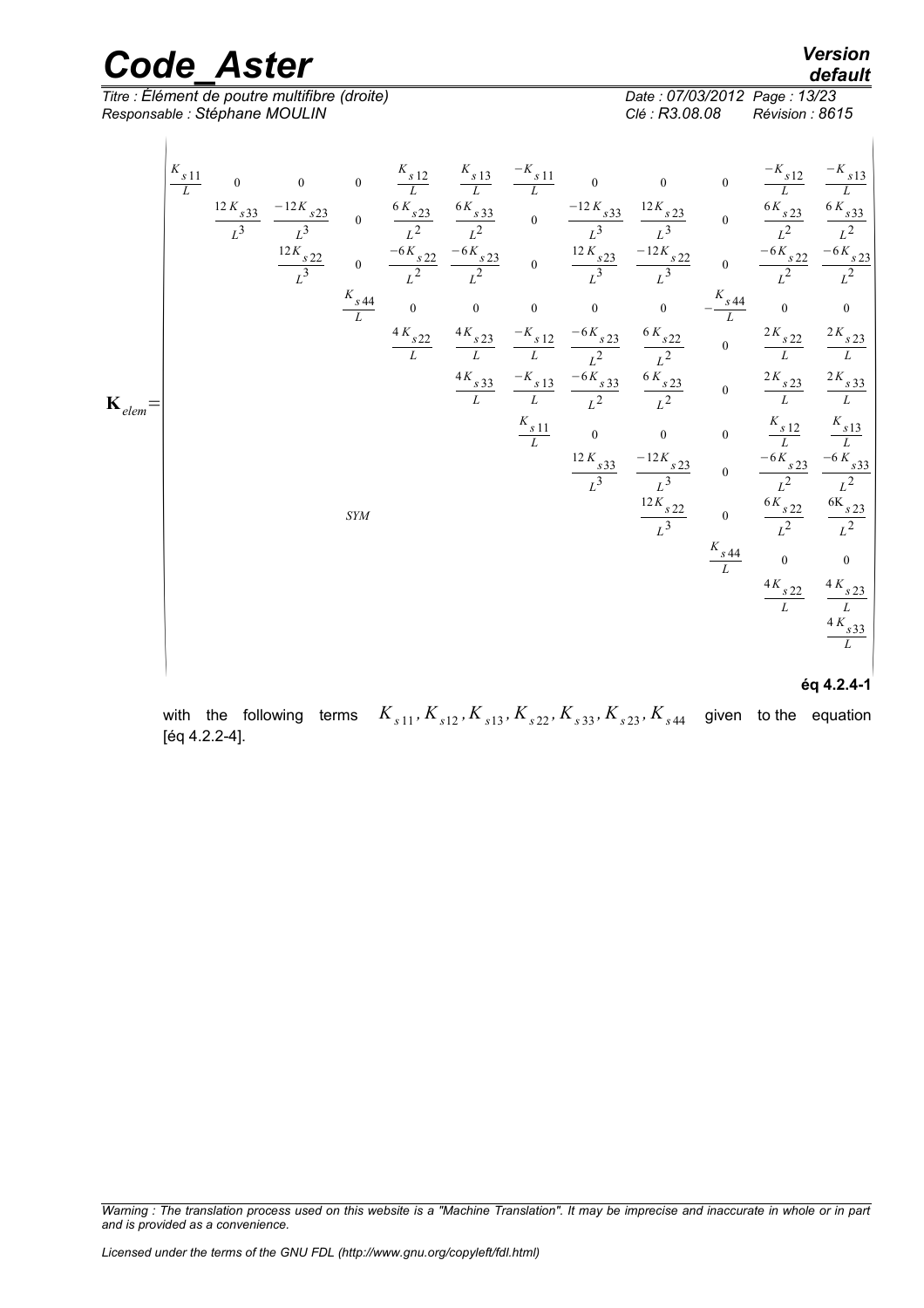*Titre : Élément de poutre multifibre (droite) Date : 07/03/2012 Page : 14/23 Responsable : Stéphane MOULIN Clé : R3.08.08 Révision : 8615*

#### **4.2.5 Integration in the nonlinear case (RIGI\_MECA\_TANG)**

<span id="page-13-0"></span>When the behavior of the material is nonlinear, to allow a correct integration of the internal forces (see paragraph [§4.4]), it is necessary to have at least two points of integration along the beam. We chose to use two Gauss points.

The integral of  $\mathbf{K}_{elem}$  [éq 4.2.2-9] is calculated under digital form:

$$
\mathbf{K}_{elem} = \int_{0}^{L} \mathbf{B}^{T} \cdot K_{s} \cdot \mathbf{B} \, dx = j \sum_{i=1}^{2} w_{i} \mathbf{B} (x_{i})^{T} \cdot \mathbf{K}_{s} (x_{i}) \cdot \mathbf{B} (x_{i}) \qquad \text{6q 4.2.5-1}
$$

- where  $x_i$  is the position of the Gauss point  $i$  in an element of reference length 1, i.e.:  $(1 \pm 0.57735026918963)/2$ ;
- $w_i$  is the weight of the Gauss point *i*. One takes here  $w_i = 0.5$  for each of the 2 points; *j* is the Jacobian. One takes here  $j = L$ , the real element having a length  $L$  and the shape function to pass to the element of reference being  $\frac{x}{\tau}$  $\frac{\pi}{L}$ .

**K***s* is calculated using the equations [éq 4.2.2-3], [éq 4.2.2-4] (see paragraph [§4.2.3] for the numerical integration of these equations).

The computation analytical of  $\mathbf{B}\!\left(x_i\right)^T$  .  $\mathbf{K}_s\!\left(x_i\right)$  .  $\mathbf{B}\!\left(x_i\right)$  gives:

$$
\begin{vmatrix}\na_1^2 K_{s11} & -B_1 B_2 K_{s12} & 0 & -B_1 B_3 K_{s12} & -B_1 B_3 K_{s13} & -B_1^2 K_{s11} & B_1 B_2 K_{s13} & -B_1 B_2 K_{s12} & 0 & -B_1 B_4 K_{s12} & -B_1 B_4 K_{s13} \\
a_2^2 K_{s23} & a_2^2 K_{s23} & 0 & a_2 B_3 K_{s23} & B_2 B_3 K_{s23} & -B_1 B_2 K_{s13} & -B_2^2 K_{s23} & 0 & B_2 B_4 K_{s23} & B_2 B_4 K_{s23} \\
a_2^2 K_{s22} & 0 & -B_2 B_3 K_{s22} & -B_2 B_3 K_{s23} & -B_1 B_2 K_{s12} & B_2^2 K_{s23} & -B_2^2 K_{s22} & 0 & -B_2 B_4 K_{s23} \\
a_1^2 K_{s4} & 0 & 0 & 0 & 0 & 0 & 0 & -B_1^2 K_{s44} & 0 & 0 \\
a_3^2 K_{s22} & a_3^2 K_{s22} & a_3^2 K_{s23} & B_1 B_3 K_{s12} & -B_2 B_3 K_{s23} & B_2 B_3 K_{s22} & 0 & B_3 B_4 K_{s23} & B_3 B_4 K_{s23} \\
a_3^2 K_{s33} & a_1 B_3 K_{s13} & -B_2 B_3 K_{s33} & B_2 B_3 K_{s23} & 0 & B_3 B_4 K_{s23} & B_3 B_4 K_{s33} \\
a_1^2 K_{s11} & -B_1 B_2 K_{s13} & B_1 B_2 K_{s12} & 0 & B_1 B_4 K_{s12} & B_1 B_4 K_{s13} \\
a_2^2 K_{s33} & -a_2^2 K_{s23} & 0 & -B_2 B_4 K_{s23} & B_3 B_4 K_{s23} \\
a_2^2 K_{s23} & 0 & -B_2 B_4 K_{s23} & B_3 B_4 K_{s23} \\
a_2^2 K_{s33} & a_2^2 K_{
$$

where them  $\ B_i^+$  are calculated with the X-coordinate  $\ x_i^+$  of the element of reference with:

$$
B_1 = -N_{1,x} = N_{2,x} = \frac{1}{L}
$$
  
\n
$$
B_2 = -N_{3,xx} = N_{5,xx} = -\frac{6}{L^2} + \frac{12x_i}{L^2}
$$
  
\n
$$
B_3 = N_{4,xx} = -\frac{4}{L} + \frac{6x_i}{L}
$$
  
\n
$$
B_4 = N_{6,xx} = -\frac{2}{L} + \frac{6x_i}{L}
$$
  
\n
$$
(6a + 2.5-3)
$$

*Warning : The translation process used on this website is a "Machine Translation". It may be imprecise and inaccurate in whole or in part and is provided as a convenience.*

*Licensed under the terms of the GNU FDL (http://www.gnu.org/copyleft/fdl.html)*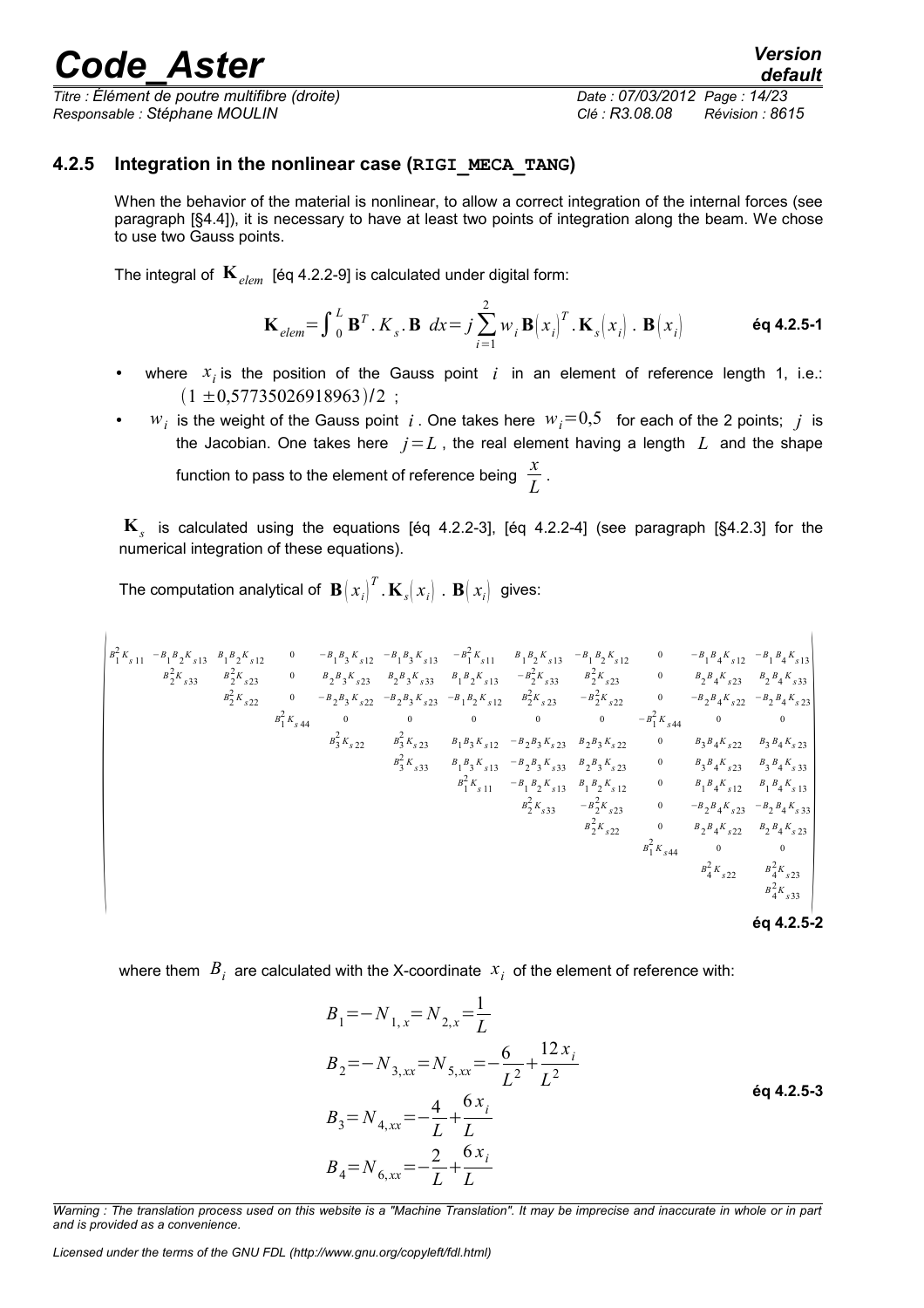*Titre : Élément de poutre multifibre (droite) Date : 07/03/2012 Page : 15/23 Responsable : Stéphane MOULIN Clé : R3.08.08 Révision : 8615*

### <span id="page-14-1"></span>**4.3 Determination of the mass matrix of the multifibre element**

#### **4.3.1 Determination of M***elem*

<span id="page-14-0"></span>In the same way, the virtual wor of the forces of inertia becomes [bib2]:

$$
\begin{split} W_{\text{int}} &= \int_{0}^{L} \int_{S} \rho \left( \delta u(x, y) \frac{d^{2} u(x, y)}{dt^{2}} + \delta v(x, y) \frac{d^{2} v(x, y)}{dt^{2}} + \delta w(x, y) \frac{d^{2} w(x, y)}{dt^{2}} \right) dS \, dx \\ &= \int_{0}^{L} \delta \, \mathbf{U}_{s} \cdot \mathbf{M}_{s} \cdot \frac{d^{2} \, \mathbf{U}_{s}}{dt^{2}} \, dx \end{split}
$$
\n6q 4.3.1-1

with  $\mathbf{U}_s^{\phantom{\dag}}$  the vector of "generalized" displacements.

 $\overline{1}$ 

What gives for the mass matrix:

$$
\mathbf{M}_{s} = \begin{pmatrix}\nM_{s11} & 0 & 0 & M_{s12} & M_{s13} & 0 \\
M_{s11} & 0 & 0 & 0 & -M_{s12} \\
M_{s11} & 0 & 0 & -M_{s13} \\
M_{s22} & M_{s23} & 0 & M_{s33} \\
M_{s33} & 0 & M_{s22} + M_{s33}\n\end{pmatrix}
$$

with:

$$
M_{s11} = \int_{S} \rho \, ds \quad ; \quad M_{s12} = \int_{S} \rho \, zds \quad ; \quad M_{s13} = -\int_{S} \rho \, yds
$$
  

$$
M_{s22} = \int_{S} \rho \, z^2 \, ds \quad ; \quad M_{s23} = -\int_{S} \rho \, yzds \quad ; \quad M_{s33} = \int_{S} \rho \, y^2 \, ds
$$

with  $\rho$  which can vary according to  $\gamma$  and  $z$ .

*Warning : The translation process used on this website is a "Machine Translation". It may be imprecise and inaccurate in whole or in part and is provided as a convenience.*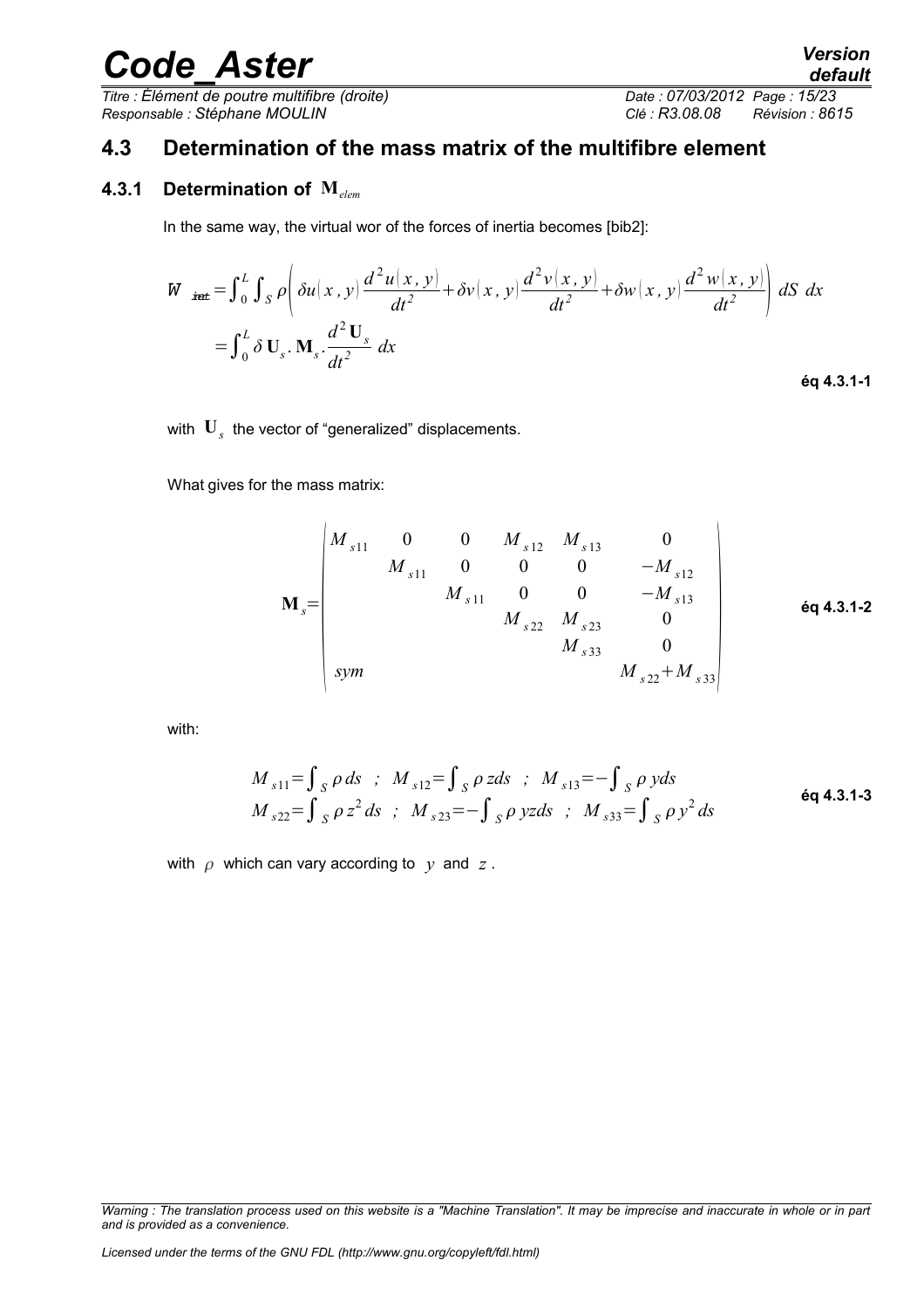*Titre : Élément de poutre multifibre (droite) Date : 07/03/2012 Date : 07/03/2012 Date : 07/03/2012 Responsable : Stéphane MOULIN Clé : R3.08.08 Révision : 8615*

*default*<br>Date : 07/03/2012 Page : 16/23

As for the stiffness matrix, we take into account the generalized strains and the discretization of space  $[0, L]$ . What gives finally for the elementary mass matrix:

$$
\mathbf{M} \frac{1}{\mu} \frac{1}{2}
$$
\n
$$
M \frac{1}{e \text{lem}}
$$
\n
$$
M \frac{3}{e \text{lem}}
$$
\n
$$
M \frac{4}{e \text{lem}}
$$
\n
$$
M \frac{5}{e \text{lem}}
$$
\n
$$
M \frac{7}{e \text{lem}}
$$
\n
$$
M \frac{8}{e \text{lem}}
$$
\n
$$
M \frac{8}{e \text{lem}}
$$
\n
$$
M \frac{10}{e \text{lem}}
$$
\n
$$
M \frac{11}{e \text{lem}}
$$
\n
$$
M \frac{12}{e \text{lem}}
$$

with:

$$
M_{\text{dem}}^1 = \left[\frac{LM_{s11}}{3} - \frac{M_{s12}}{2} + \frac{LM_{s12}}{2} + \frac{LM_{s12}}{2} + \frac{LM_{s12}}{6} + \frac{M_{s12}}{2} - \frac{LM_{s12}}{2} - \frac{L M_{s12}}{12} - \frac{LM_{s12}}{12} - \frac{LM_{s12}}{12} - \frac{LM_{s12}}{12} - \frac{LM_{s12}}{12} - \frac{LM_{s12}}{12} + \frac{M_{s12}}{12} - \frac{LM_{s12}}{12} + \frac{M_{s12}}{12} - \frac{M_{s12}}{12} - \frac{M_{s12}}{12} - \frac{M_{s12}}{12} - \frac{M_{s12}}{12} - \frac{M_{s12}}{12} - \frac{M_{s12}}{12} - \frac{M_{s12}}{12} - \frac{M_{s12}}{12} - \frac{M_{s12}}{12} - \frac{M_{s12}}{12} - \frac{M_{s12}}{12} - \frac{M_{s12}}{12} - \frac{M_{s12}}{12} - \frac{M_{s12}}{12} - \frac{M_{s12}}{12} - \frac{M_{s12}}{12} - \frac{M_{s22}}{12} - \frac{M_{s22}}{12} - \frac{M_{s22}}{12} - \frac{M_{s22}}{12} - \frac{M_{s22}}{12} - \frac{M_{s22}}{12} - \frac{M_{s22}}{12} - \frac{M_{s22}}{12} - \frac{M_{s22}}{12} - \frac{M_{s12}}{12} - \frac{M_{s12}}{12} - \frac{M_{s12}}{12} - \frac{M_{s12}}{12} - \frac{M_{s12}}{12} - \frac{M_{s12}}{12} - \frac{M_{s12}}{12} - \frac{M_{s12}}{12} - \frac{M_{s12}}{12} - \frac{M_{s12}}{12} - \frac{M_{s12}}{12} - \frac{M_{s12}}{12} - \frac{M_{s12}}{1
$$

**éq 4.3.1-4**

*Warning : The translation process used on this website is a "Machine Translation". It may be imprecise and inaccurate in whole or in part and is provided as a convenience.*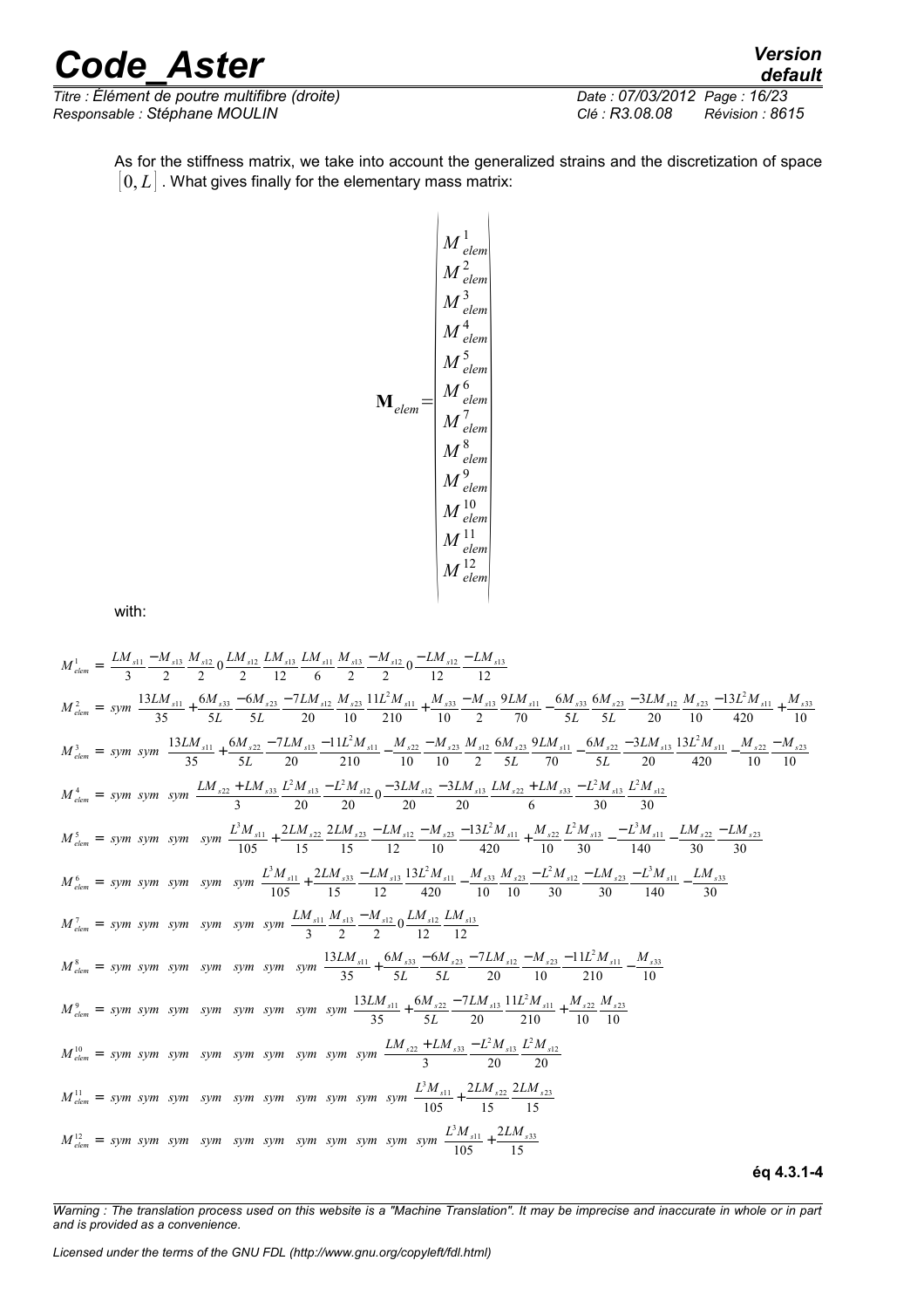*Titre : Élément de poutre multifibre (droite) Date : 07/03/2012 Page : 17/23 Responsable : Stéphane MOULIN Clé : R3.08.08 Révision : 8615*

with the following terms:  $M_{s11}$ ,  $M_{s12}$ ,  $M_{s13}$ ,  $M_{s22}$ ,  $M_{s33}$ ,  $M_{s23}$  who are given to the equation [éq 4.3.1 - 3].

**Note:**

*The mass matrix is reduced by the technique of the lumped masses ([bib4]) . This diagonal mass matrix is obtained by option "MASS\_MECA\_DIAG" of operator CALC\_MATR\_ELEM [U4.61.01].*

#### **4.3.2 Discretization of the fiber section - Computation of M***<sup>s</sup>*

<span id="page-16-1"></span>the discretization of the fiber section makes it possible to calculate the various integrals which intervene in the mass matrix. Thus, if we have a section which comprises  $n$  fibers we will have the following approximations of the integrals:

$$
M_{s11} = \sum_{i=1}^{n} \rho_i S_i \; ; \; M_{s12} = \sum_{i=1}^{n} \rho_i z_i S_i \; ; \; M_{s13} = -\sum_{i=1}^{n} \rho_i y_i S_i
$$
  

$$
M_{s22} = \sum_{i=1}^{n} \rho_i z_i S_i \; ; \; M_{s23} = -\sum_{i=1}^{n} \rho_i y_i z_i S_i \; ; \; M_{s33} = \sum_{i=1}^{n} \rho_i y_i^2 S_i
$$

with  $\rho_i$  and  $S_i$  density and the section of each fiber.  ${\color{black} y_i}$  and  ${\color{black} z_i}$  are the coordinates of the center of gravity of fiber defined as previously.

### **4.4 Computation of the internal forces**

<span id="page-16-0"></span>The computation of the nodal forces  $\mathbf{F}_{\text{int}}$  due in a stress state interns given is done by the integral:

$$
F_{\text{int}} = \int_{0}^{L} \mathbf{B}^{T} \cdot \mathbf{F}_{s} dx
$$

where **B** is the matrix giving the generalized strains according to nodal displacements [éq 4.2.2-6] and where **F***<sup>s</sup>* is the vector of the generalized stresses given to the equation [éq 4.2.2-2],

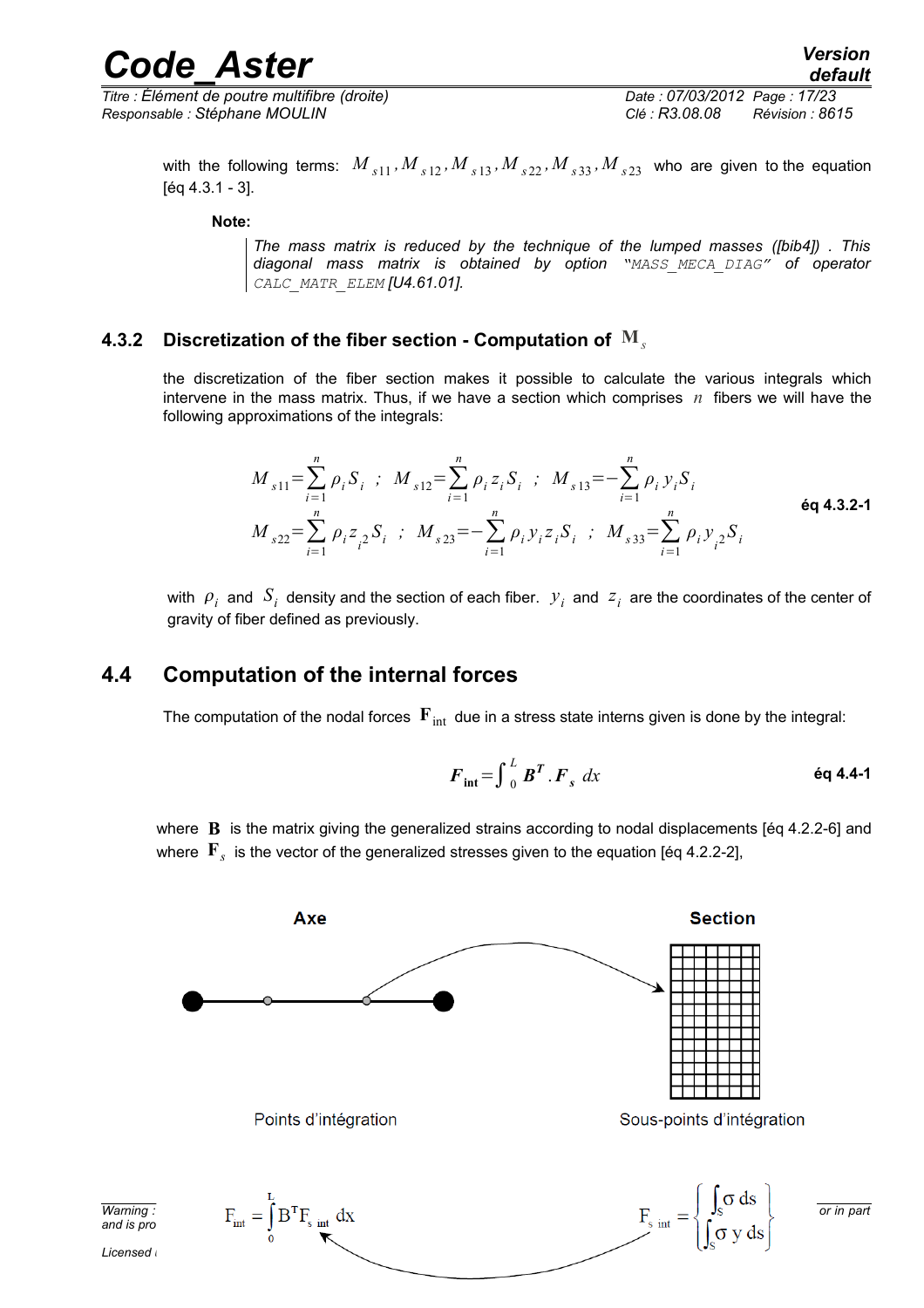*Titre : Élément de poutre multifibre (droite) Date : 07/03/2012 Page : 18/23 Responsable : Stéphane MOULIN Clé : R3.08.08 Révision : 8615*

#### **Figure 4.4-a: Multifibre beam – Computation of**  $\mathbf{F}_{int}$

$$
\mathbf{F}_s^T = \begin{pmatrix} N & M_y & M_z & M_x \end{pmatrix}
$$

the normal force  $N$  and the bending moments  $\overline{M}_{y}$  and  $\overline{M}_{z}$  are calculated by integration of the stresses on the section [éq 4.2.1-8].

Behavior in torsion being supposed to remain linear, the twisting moment is calculated with nodal axial rotations:

$$
M_x = G J_x \frac{\theta_{x2} - \theta_{x1}}{L}
$$

the equation [éq 4.4-1] is integrated numerically:

$$
\mathbf{F}_{i} = \int_{0}^{L} \mathbf{B}^{T} \cdot \mathbf{F}_{s} dx = j \sum_{i=1}^{2} w_{i} \mathbf{B} (x_{i})^{T} \cdot \mathbf{F}_{s} (x_{i})
$$

positions and weights of Gauss points as well as the Jacobian are given in the paragraph [§4.2.5].

The computation analytical of  $\left. B \! \left( x_i \right)^{\!T}$  .  $\! F \! \left. _{\mathit{s}} \! \left( x_i \right) \right.$  gives:

$$
\left[\mathbf{B}(x_i)^T \cdot \mathbf{F}_s(x_i)\right]^T = \left[-B_1 N \ B_2 M_z \ -B_2 M_y \ 0 \ B_3 M_y \ B_3 M_z \ B_1 N \ -B_2 M_z \ B_2 M_y \ 0 \ B_4 M_y \ B_4 M_z\right]
$$
\n
$$
\mathbf{eq \ 4.4-5}
$$

where them  $\,B_{i}\,$  are given to the equation [éq 4.2.4-1].

*Warning : The translation process used on this website is a "Machine Translation". It may be imprecise and inaccurate in whole or in part and is provided as a convenience.*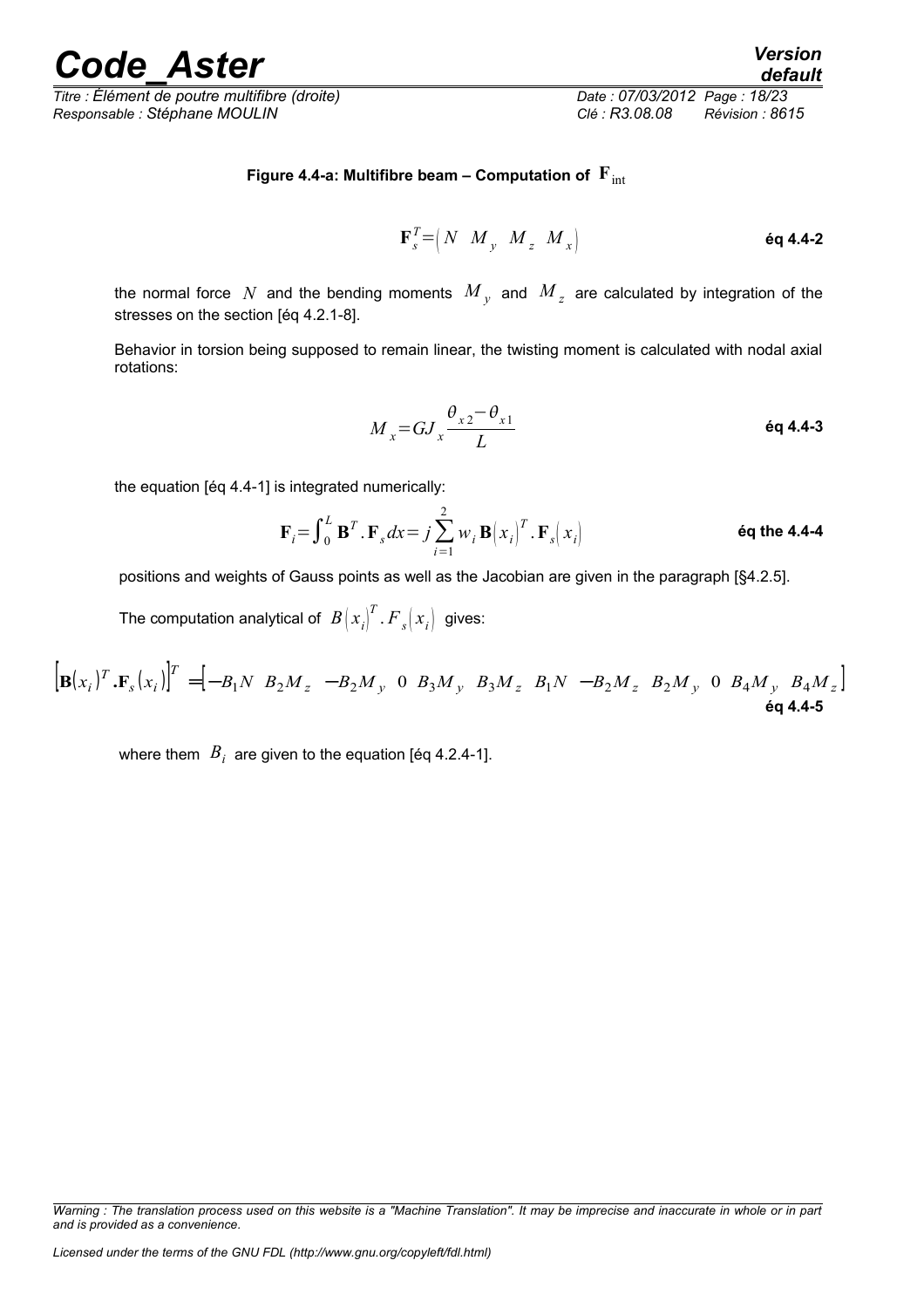$\overline{1}$ 

*Titre : Élément de poutre multifibre (droite) Date : 07/03/2012 Page : 19/23 Responsable : Stéphane MOULIN Clé : R3.08.08 Révision : 8615*

### **4.5 Formulation enriched in strain**

<span id="page-18-1"></span>With the interpolations by displacements by the equation [eq 4.1-1], the axial generalized strain is constant and the curvatures are linear (see equations [éq 4.2.2-6], [éq 4.2.2-7] and [éq 4.2.5-3]):

$$
\varepsilon_{s}(x) = \frac{u_{2} - u_{1}}{L}
$$
\n
$$
\chi_{ys}(x) = -\left(-\frac{6}{L^{2}} + \frac{12x}{L^{3}}\right)w_{1} + \left(\frac{6x}{L^{2}} - \frac{4}{L}\right)\theta_{yI} - \left(-\frac{12x}{L^{3}} + \frac{6}{L^{2}}\right)w_{2} + \left(\frac{6x}{L^{2}} - \frac{4}{L}\right)\theta_{y2}
$$
\n
$$
\varepsilon_{s}(x) = \left(-\frac{6}{L^{2}} + \frac{12x}{L^{3}}\right)v_{1} + \left(\frac{6x}{L^{2}} - \frac{4}{L}\right)\theta_{zI} + \left(-\frac{12x}{L^{3}} + \frac{6}{L^{2}}\right)v_{2} + \left(\frac{6x}{L^{2}} - \frac{4}{L}\right)\theta_{z2}
$$
\n
$$
\varepsilon_{s}(x) = \left(-\frac{6}{L^{2}} + \frac{12x}{L^{3}}\right)v_{1} + \left(\frac{6x}{L^{2}} - \frac{4}{L}\right)\theta_{zI} + \left(-\frac{12x}{L^{3}} + \frac{6}{L^{2}}\right)v_{2} + \left(\frac{6x}{L^{2}} - \frac{4}{L}\right)\theta_{z2}
$$

If there is no coupling between these two strains (elastic case, with the line average one of reference which passes by the barycenter of the section), that does not pose problems. But in the nonlinear general case, there is a shift of the neutral axis, and the terms  $\,K_{s\,12}\,$  and  $\,K_{s\,13}\,$  of  $\, {\bf K}_s \,$  (equations [éq 4.2.2-3] and [éq 4.2.2-4]) are not null, there is coupling between the moments and the normal force. There is then an incompatibility in the approximation of the axial strains of a fiber:

$$
\varepsilon = \varepsilon_{s}(x) - y X_{zs}(x) + z X_{ys}(x)
$$
éq 4.5-2

a layer to eliminate this incompatibility is to enrich the strain field axial:

$$
\varepsilon_s(x) \qquad \varepsilon_s(x) + \tilde{\varepsilon}_s(x) \quad ; \quad \tilde{\varepsilon}_s(x) = \alpha \cdot G(x) \quad ; \quad G(x) = \frac{4}{L} - \frac{8x}{L^2} \qquad \text{for} \quad x \in \left[ -\frac{L}{2}, \frac{L}{2} \right] \qquad \text{éq 4.5-3}
$$

where  $G(x)$  is an enriched strain which derives from a function "bubble" in displacement and  $\alpha$  the degree of freedom of enrichment. The variational base of such an enrichment is provided by the principle of Hu-Washizu [bib5] which can be presented same way as the method of the incompatible modes [bib6].

#### **4.5.1 Method of the incompatible modes**

<span id="page-18-0"></span>the regular field of generalized displacements **U***<sup>s</sup>* is defined by the equation [éq 4.1-0]. Strains generalized  $\textbf{D}_s^{}$  and the generalized stresses  $\textbf{F}_s^{}$  by the equation [éq 4.2.2-2].

The principle of Hu-Washizu consists in writing the weak form of the balance equations, but also of the computation of the strains and the constitutive law, in projection on the three virtual fields (generalized displacements  $\textbf{U}_{s}^{*}$  , generalized strains  $\textbf{D}_{s}^{*}$  and generalized stresses  $\textbf{F}_{s}^{*}$  ):

$$
\int_0^L \frac{dU_s^*}{dx} \cdot F_s dx - W_{ext} = 0 \quad \text{if} \quad \int_0^L \mathbf{F}_s^* \cdot \left( \frac{d \mathbf{U}_s}{dx} - \mathbf{D}_s \right) dx = 0 \quad \text{if} \quad \int_0^L \mathbf{D}_s^* \cdot \left( \mathbf{F}_s - \mathbf{K}_s \cdot \mathbf{D}_s \right) dx = 0 \quad \text{éq 4.5.1-1}
$$

One introduces the enrichment of the real strains, and one chooses to break up the virtual field of strains into a "regular" part exit of the virtual field of displacements and an enriched part:

$$
D_{s} = \frac{dU_{s}}{dx} + \bar{D}_{s} \qquad ; \qquad D_{s}^{*} = \frac{dU_{s}^{*}}{dx} + D_{s}^{*} \qquad \qquad \text{6q 4.5.1-2}
$$

One defers [éq 4.5.1-2a] in [éq 4.5.1-1b], which justifies "enrichment" by orthogonality:

*Warning : The translation process used on this website is a "Machine Translation". It may be imprecise and inaccurate in whole or in part and is provided as a convenience.*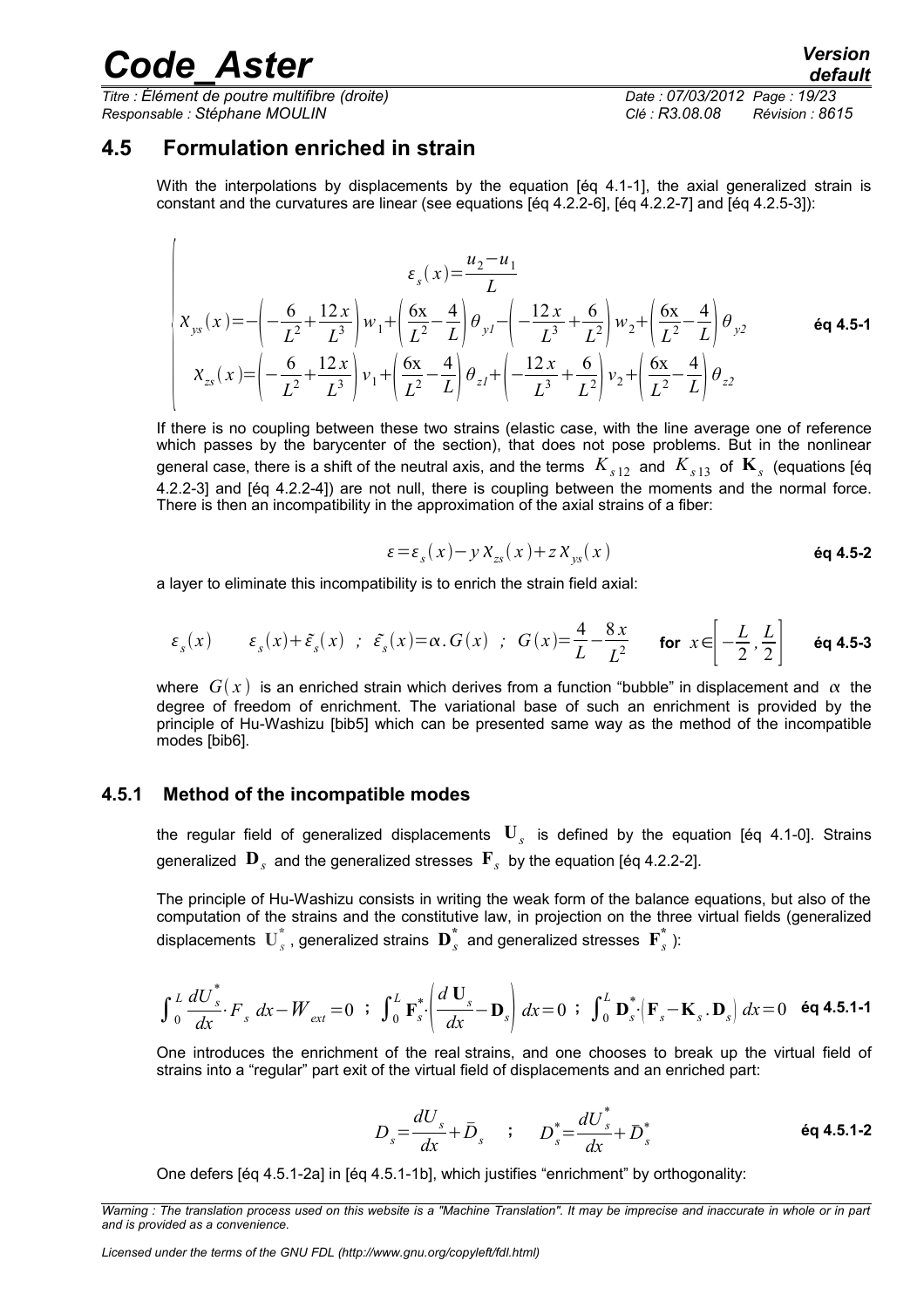*Titre : Élément de poutre multifibre (droite) Date : 07/03/2012 Page : 20/23 Responsable : Stéphane MOULIN Clé : R3.08.08 Révision : 8615*

*default*

$$
\int_0^L \mathbf{F}_s^* \cdot \mathbf{D}_s \, dx = 0 \tag{6q 4.5.1-3}
$$

the equation [éq 4.5.1-1c] breaks up into two since one has two independent virtual fields in [éq 4.5.1-2b]:

$$
\int_{0}^{L} \frac{dU_{s}^{*}}{dx} \cdot \left( F_{s} - K_{s} \cdot D_{s} \right) dx = 0 \qquad ; \qquad \int_{0}^{L} \mathbf{D}_{s}^{*} \cdot \left( \mathbf{F}_{s} - \mathbf{K}_{s} \cdot \mathbf{D}_{s} \right) dx = 0 \qquad \qquad \text{6q 4.5.1-4}
$$

Lastly, the method of the incompatible modes consists in choosing the orthogonal space of the stresses to the space of the enriched strains, so that [éq 4.5.1-3] is automatically checked and [éq 4.5.1-4b] thus gives simply:

$$
\int_0^L \mathbf{\bar{D}}_s^* \cdot \mathbf{K}_s \cdot \mathbf{D}_s \, dx = 0 \qquad \qquad \text{Eq 4.5.1-5}
$$

If one returns to the strong formulation of the constitutive law in [éq 4.5.1-4a] and [éq 4.5.1-5], the system [éq 4.5.1-1] becomes:

$$
\int_{0}^{L} \frac{dU_{s}^{*}}{dx} \cdot F_{s} dx - W_{ext} = 0 \quad ; \qquad \int_{0}^{L} \mathbf{D}_{s}^{*} \cdot \mathbf{F}_{s} dx = 0 \quad ; \qquad \mathbf{F}_{s} = \mathbf{K}_{s} \cdot \mathbf{D}_{s} \qquad \text{Eq 4.5.1-6}
$$

**Note::**

•*Here one enriches only the axial strain by a beam element of Eulerian-Bernoulli, with a* continuous function [éq 4.5-3], therefore  $\left[\mathbf{\bar{D}}\!=\!\!\left(\bar{\varepsilon_{_S}} \quad 0 \quad 0 \quad 0\right)^T$  .

#### **4.5.2 Numerical establishment**

<span id="page-19-0"></span>From the point of view finite elements, one can write displacements and the strains in matric form, with the enriched part:

$$
B_s = N.(U) + Q.(\alpha)
$$
;  $D = B.(U) + G.(\alpha)$  éq 4.5.2-1

where **N** and **B** are the classical matrixes of the interpolation functions and their derivatives (see [éq 4.1-1] and [éq 4.2.2-7]) and:

$$
\mathbf{Q} = \left( \frac{4x}{L} - \frac{4x^2}{L^2} \quad 0 \quad 0 \quad 0 \right)^T \text{ and } \quad \mathbf{G} = \left( \frac{4}{L} - \frac{8x}{L^2} \quad 0 \quad 0 \quad 0 \right)^T \tag{6q 4.5.2-2}
$$

**Note::** 

• **G** *was selected so that the element always passes the "patch test" (strain energy null for a solid motion)* :

$$
\int_0^L G(x) dx = 0
$$

After classical handling of transition of continuous to discrete, the system of equations [éq 4.5.1-6], written for the group of structure, is approximated by:

$$
\begin{cases}\nA_{e=1}^{N_{elem}}[F_{int}-F_{ext}] = 0\\ \nh_e = 0 \quad \forall e \in [1, N_{elem}]\n\end{cases}
$$
 6q 4.5.2-4

with:

*Licensed under the terms of the GNU FDL (http://www.gnu.org/copyleft/fdl.html)*

*Warning : The translation process used on this website is a "Machine Translation". It may be imprecise and inaccurate in whole or in part and is provided as a convenience.*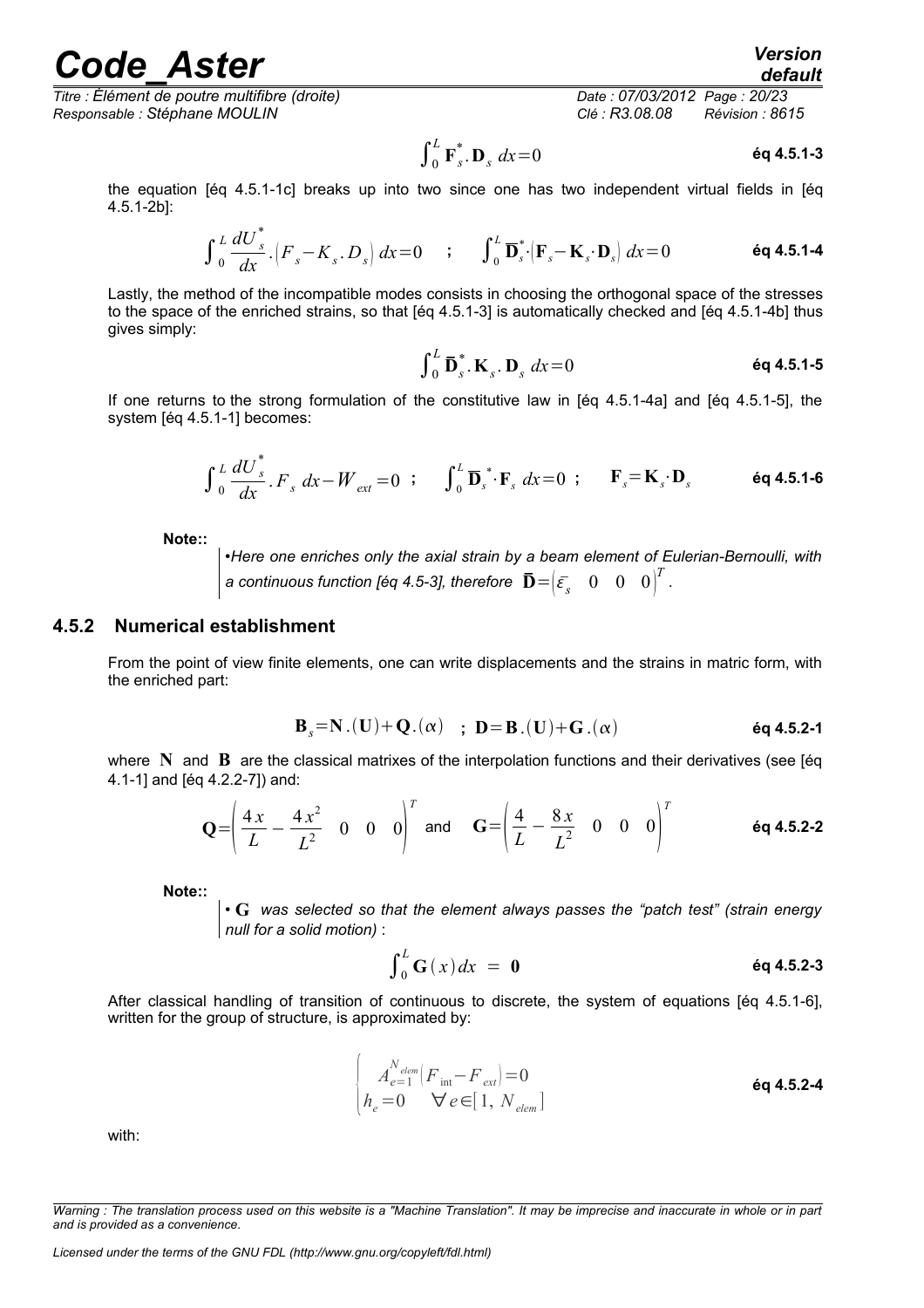## rande Aster *Version*

*Titre : Élément de poutre multifibre (droite) Date : 07/03/2012 Page : 21/23 Responsable : Stéphane MOULIN Clé : R3.08.08 Révision : 8615*

$$
\begin{cases}\n\mathbf{F}_{int} = \int_{0}^{L} \mathbf{B}^{T} \cdot \mathbf{F}_{s} \, dx = \int_{0}^{L} \mathbf{B}^{T} \cdot \mathbf{K}_{s} \cdot (\mathbf{B} \cdot \mathbf{U}_{s} + \mathbf{G} \cdot \alpha) \, dx \\
\mathbf{F}_{ext} = \int_{0}^{L} \mathbf{N}^{T} \cdot \mathbf{f} \, dx\n\end{cases}
$$
\n
$$
h_{e} = \int_{0}^{L} \mathbf{G}^{T} \cdot \mathbf{F}_{s} \, dx
$$
\n
$$
(4.5.2 - 5)
$$

 $A^{N_{elem}}_{e=1}$  indicates the assembly on all the elements of the mesh;  $\bf f$  is the axial loading distributed on the element beam. The system of equations [éq 4.5.2-4] is nonlinear, it is solved in an iterative way (see STAT NON LINE).

With the iteration  $(i+1)$  , with  $\Delta \mathbf{U}^{(i)}{=}\mathbf{U}^{(i+1)}{-}\mathbf{U}^{(i)}$  and  $\Delta \alpha^{(i)}{=}\alpha^{(i+1)}{-}\alpha^{(i)}$  , the linearization of the system gives (iterations of correction of Newton):

$$
\begin{cases}\nA_{e=1}^{N_{elem}} \Big( \Big( \mathbf{F}_{int}^{(i+1)} - \mathbf{F}_{ext}^{(i+1)} \Big) + \mathbf{K}_{e}^{(i)} \cdot \Delta \mathbf{U}^{(i)} + \mathbf{X}_{e}^{(i)} \Delta \alpha^{(i)} \Big) = 0 \\
h_{e}^{(i+1)} + \mathbf{X}_{e}^{(i)T} \cdot \Delta \mathbf{U}^{(i)} + H_{e}^{(i)} \Delta \alpha^{(i)} = 0 \qquad \forall e \in [1, ..., N_{elem}]\n\end{cases}
$$

with:

$$
\begin{cases}\n\mathbf{K}_{e}^{(i)} = \int_{L} \mathbf{B}^{T} \cdot \mathbf{K}_{s}^{(i)} \cdot \mathbf{B} \, dx \\
\mathbf{X}_{e}^{(i)} = \int_{L} \mathbf{B}^{T} \cdot \mathbf{K}_{s}^{(i)} \cdot \mathbf{G} \, dx \\
H_{e}^{(i)} = \int_{L} \mathbf{G}^{T} \cdot \mathbf{K}_{s}^{(i)} \cdot \mathbf{G} \, dx\n\end{cases}
$$

the second equation of the system [éq 4.5.2-6] is local. It makes it possible independently to calculate the degree of freedom of  $\alpha$  enrichment on each element. One calculates it by a local iterative method (iterations  $(j)$  for a built-in  $d^{(i)}$   $=$   $\Delta$   $\textbf{U}^{(i)}$  displacement):

$$
\alpha_{(j+1)}^{(i)} = \alpha_{(j)}^{(i)} - \left(H_{e(j)}^{(i)}\right)^{-1} h_{e(j)}^{(i)}
$$
éq 4.5.2-8

Thus, when one converged at the local level, one a:

$$
h_e(d^{(i)}, \alpha^{(i)}) = 0
$$

And one can operate a static condensation to eliminate  $\alpha$  at the total level.

$$
\mathbf{K}_{e}^{(i)} = \mathbf{K}_{e}^{(i)} - \mathbf{X}_{e}^{(i)} \left( H_{e}^{(i)} \right)^{-1} \mathbf{X}_{e}^{(i)T}
$$
 6q 4.5.2-10

From a practical point of view, this technique makes it possible to treat enrichment at the elementary level without disturbing the number of total degrees of freedom. It is established with the level of the elementary routine charged to calculate options FULL\_MECA, RAPH\_MECA and RIGI\_MECA\_TANG.

**Note:**

 $\bullet$ in the typical case exposed here,  $\ H_e^{(i)}$  is a reality, therefore very easy to reverse!

 $\cdot$ in the same way,  $\,h_{_e}\,$  and  $\,\alpha\,$  are also realities.

 $\bullet$ The computation of  $\ K_e^{(i)}$  is explained in the paragraph § 4.2.5, the other quantities of the equation [éq 4.5.2-8] are calculated according to the same technique.

•In the same way the computation of  $\mathbf{F}_{\text{int}}$  is explained in the paragraph § 4.4,  $\ h_{e}^{}$  in the equation [éq 4.5.2-5] is calculated according to the same technique.

*Warning : The translation process used on this website is a "Machine Translation". It may be imprecise and inaccurate in whole or in part and is provided as a convenience.*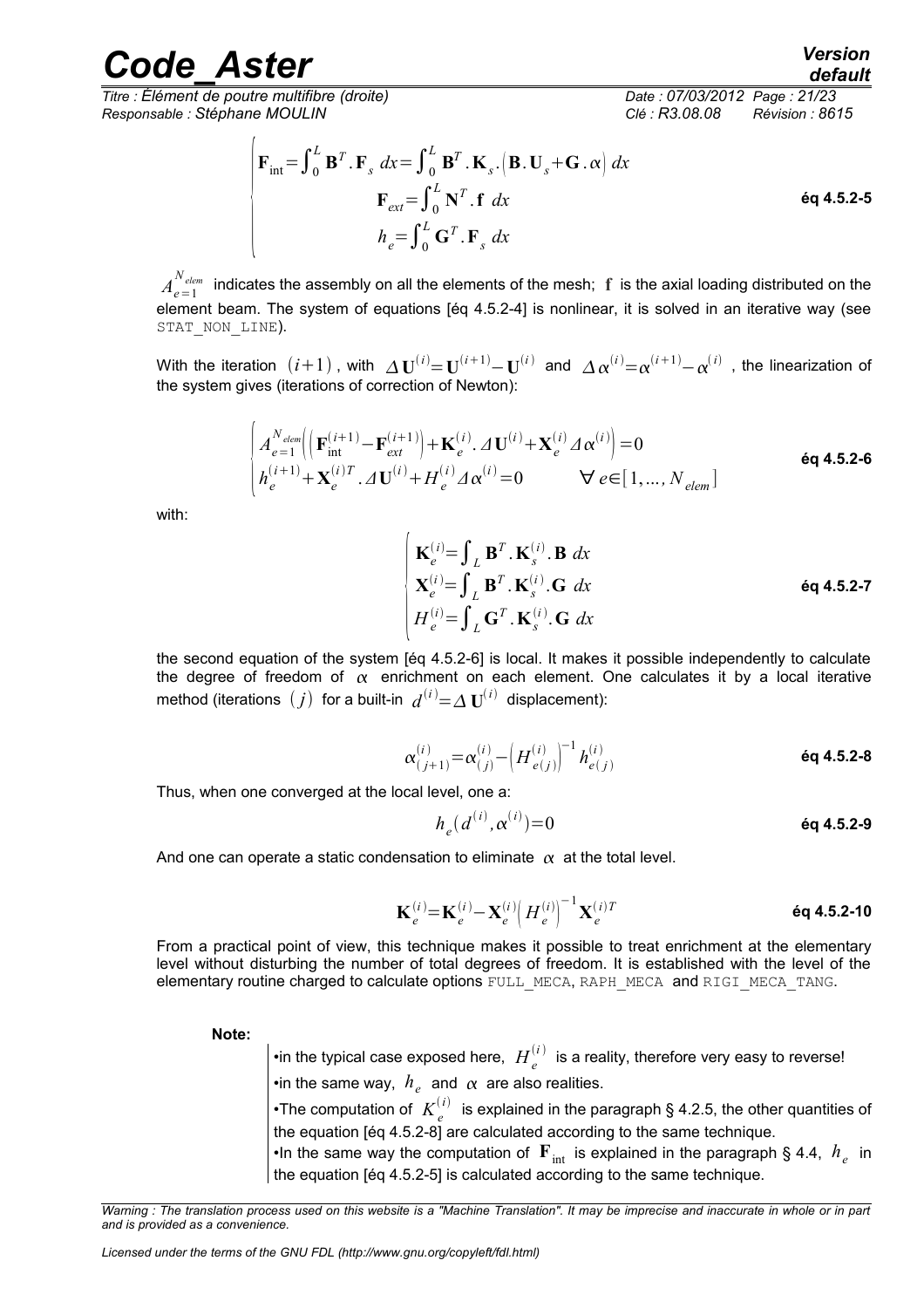*Titre : Élément de poutre multifibre (droite) Date : 07/03/2012 Page : 22/23 Responsable : Stéphane MOULIN Clé : R3.08.08 Révision : 8615*

#### **4.5.3 Warning**

<span id="page-21-2"></span>For an elastic behavior, the enrichment of the axial strains makes it possible to take account correctly coupling between the normal force and the bending moments, and to return the response of the beam independent of the position chosen for the reference axis (see key word COOR AXE POUTRE in operator DEFI GEOM FIBRE, [U4.26.01]). It thus makes it possible to treat the case of the offset beams.

But in the current version of *Code\_Aster*, the enrichment of the axial strains was established only for nonlinear computations with STAT NON LINE or DYNA NON LINE, for options FULL MECA, RAPH\_MECA and RIGI\_MECA\_TANG.

On the other hand, it is not established yet for the option  $RIGI$  MECA (matrix elastic, behavior model "ELAS"), because in this case it is necessary to write the explicitly condensed matrix (not of possible iterations).

Thus, if one wants to do a correct calculation for a beam offset with element POU D EM, it is necessary to use STAT\_NON\_LINE with option MATRICE=' TANGENTE'. All computations using RIGI\_MECA are not correct (STAT NON LINE with option MATRICE=' ELASTIQUE', MECA STATIQUE, but also operators of computation of eigen modes…).

In the same way, the mass matrix (see  $\S$  4.4) was not modified and does not take account of the enrichment of axial displacement.

### **4.6 Nonlinear models of behavior usable**

<span id="page-21-1"></span>the supported models are on the one hand the behavior models 1D of type VMIS ISOT LINE, VMIS CINE LINE, VMIS ISOT TRAC, CORR ACIER and PINTO MENEGOTTO [R5.03.09] for steels, on the other hand the model LABORD 1D [R7.01.07] dedicated to the uniaxial behavior of the concrete in cyclic. One can thus have several materials by multifibre beam element.

In addition, if the behavior used is not available in 1D, one can 3D use the other models using the method of R. De Borst [R5.03.09]). For example, one can treat: GRAN\_IRRA\_LOG, VISC\_IRRA\_LOG. However in this case, one can treat one material by multifibre beam element.

#### **Note:**

*The local variables, constants by fiber, are stored in the subpoints attached to the point of integration considered.*

*The access to the postprocessing of the quantities defined in the subpoints is done via format MED3.0, of Salomé.*

### **5 Case of application**

<span id="page-21-0"></span>One will be able usefully to consult the cases test-following:

- ssll111a: Static response of a reinforced concrete beam (section in T) with thermo-elastic linear behavior , [V3.01.111];
- sdll130b: Seismic response of a reinforced concrete beam (rectangular section) with linear behavior, [V2.02.130];
- sdll132a : Eigen modes of a frame out of multifibre beams; [V2.02.132];
- ssnl119a, ssnl119b: Static response of a reinforced concrete beam (rectangular section) with nonlinear behavior, [V6.02.119];
- sdnl130a: Seismic response of a reinforced concrete beam (rectangular section) with nonlinear behavior, [V5.02.130];
- ssll102j: Clamped beam subjected to unit forces, [V3.01.102];
- ssnl106g, ssnl106h: Elastoplastic beam in tension and pure bending, [V6.02.106];

*Warning : The translation process used on this website is a "Machine Translation". It may be imprecise and inaccurate in whole or in part and is provided as a convenience.*